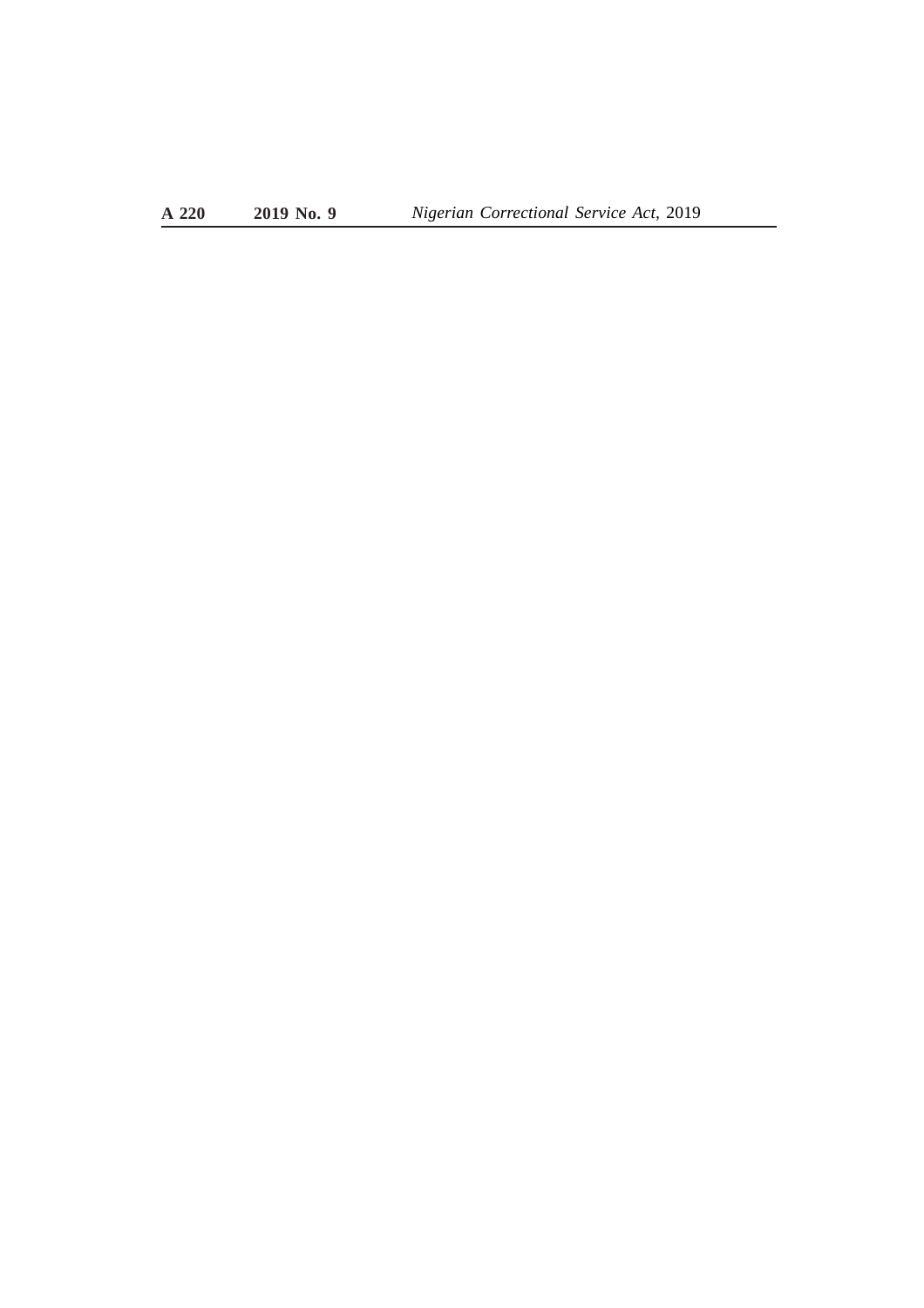# **NIGERIAN CORRECTIONAL SERVICE ACT, 2019**



#### ARRANGEMENT OF SECTIONS

## SECTION :

- 1. Establishment of Nigerian Correctional Service.
- 2. Objectives of the Act.
- 3. Appointment of Controller-General of Correctional Service.
- 4. Powers, duties and functions of the Controller-General.
- 5. Power to delegate.
- 6. Removal of Controller-General.
- 7. Appointment and removal of Deputy Controllers-General.
- 8. Structure of Correctional Service.

#### PART I—CUSTODIAL SERVICE

- 9. Establishment and classification of Custodial Service.
- 10. Functions of the Custodial Service.
- 11. Pensions.
- 12. Custody of inmates.
- 13. Documentation of inmates.
- 14. Reformation and rehabilitation of inmates.
- 15. Inmate labour.
- 16. Transfer of inmates.
- 17. Production of inmates before a court.
- 18. Detention of awaiting trial persons.
- 19. Transportation of inmates upon discharge.
- 20. Use of firearms.
- 21. Visitors and inspection of Custodial Centres.
- 22. Functions of visitors of Custodial Centre.
- 23. Healthcare services in Custodial Centres.
- 24. Mental health of inmates.
- 25. Removal of sick inmates to the hospital.
- 26. Correctional Officers Reward Fund.
- 27. Staff training.
- 28. Security of Custodial Centres.
- 29. Acts detrimental to the security of Custodial Centres.
- 30. Inmates ration and welfare.
- 31. Escape of an inmate.
- 32. Inmates serious bodily injury and death in custody.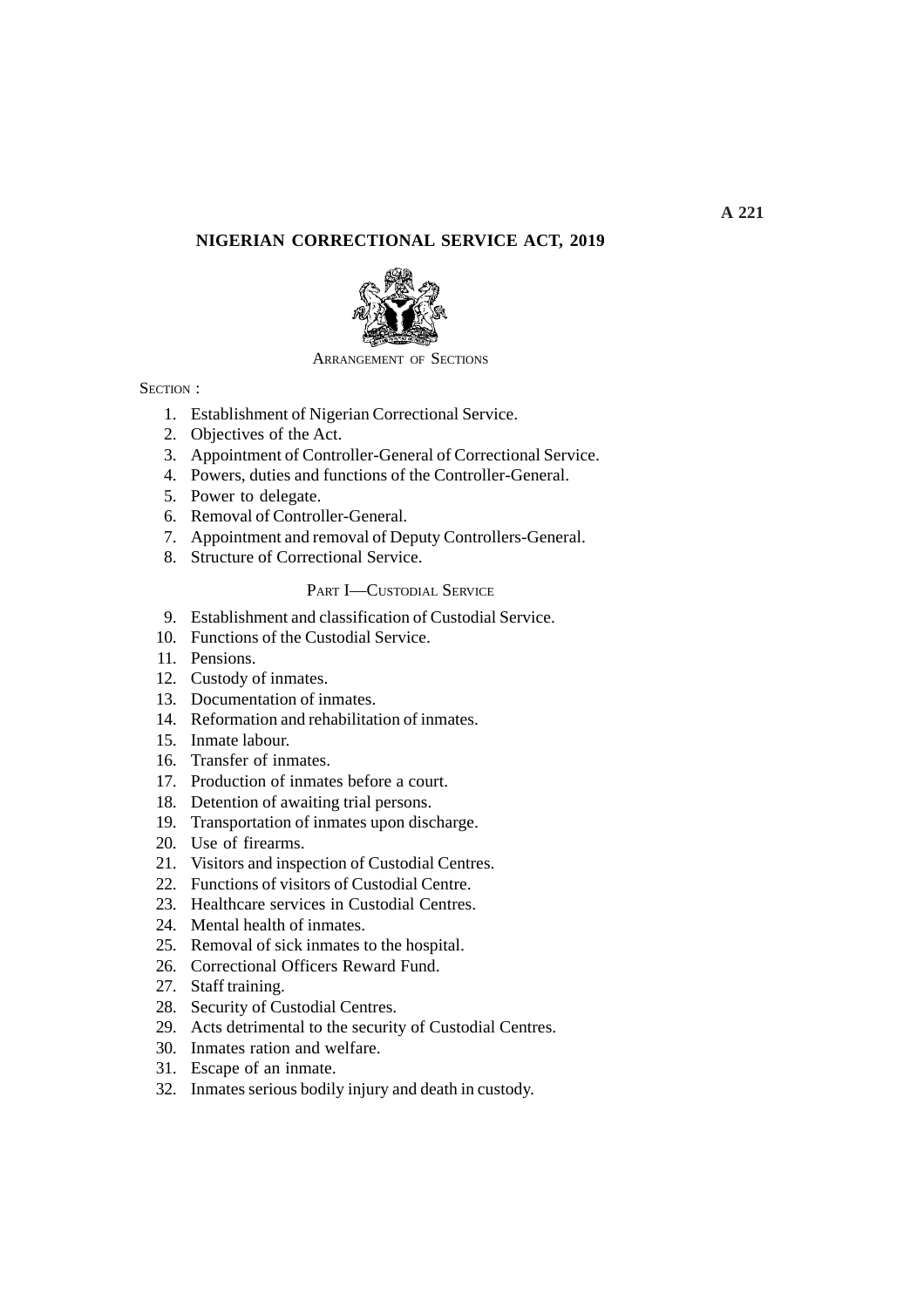- 33. Power to make regulations and standing orders.
- 34. Female inmates.
- 35. Juvenile offenders.
- 36. Legal action against Correctional Service.

## PART II—NIGERIAN NON-CUSTODIAL SERVICE

- 37. Nigerian Non-Custodial Service.
- 38. The functions of National Committee on Non-Custodial Measures.
- 39. Regulations and guidelines.
- 40. Parole.
- 41. Probation.
- 42. Community service.
- 43. Restorative justice measures.
- 44. Funding of non-custodial measures.
- 45. Repeal of Cap P29, LFN, 2004.
- 46. Interpretation.
- 47. Citation.

**SCHEDULES**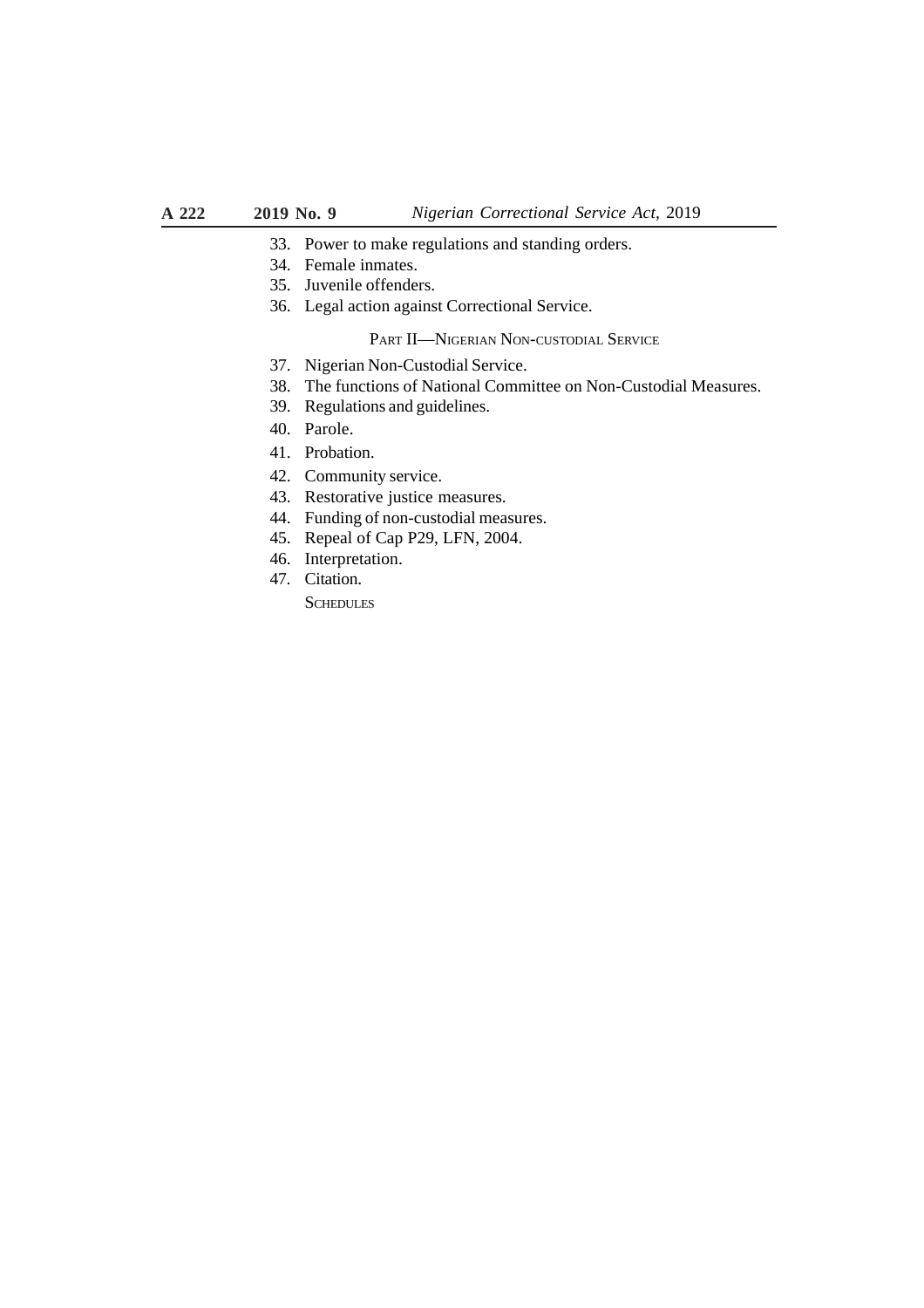#### **NIGERIAN CORRECTIONAL SERVICE ACT, 2019**

**ACT No. 9**

AN ACT TO REPEAL THE PRISONS ACT CAP. P29 LAWS OF THE FEDERATION OF NIGERIA, 2004 AND ENACT THE NIGERIAN CORRECTIONAL SERVICE ACT TO MAKE PROVISION FOR THE ADMINISTRATION OF PRISONS AND NON-CUSTODIAL MEASURES IN NIGERIA ; AND RELATED MATTERS

[31*st July,* 2019]

ENACTED by the National Assembly of the Federal Republic of Nigeria :

**1.**—(1) There is established for the Federation, the Nigerian Correctional Service (in this Act referred to as "the Correctional Service") to provide custodial and non-custodial services.

(2) The Correctional Service shall consist of—

(*a*) Custodial Service ; and

(*b*) Non-Custodial Service.

(3) There shall be for the administration of the Correctional Service—

(*a*) a Controller-General ;

(*b*) a minimum of eight Deputy Controllers–General, one of whom is responsible for the Non-Custodial Service ; and

(*c*) such other subordinates to the Controller–General as may be necessary for the administration of the Correctional Service.

(4) The National Headquarters of the Correctional Service shall be in the Federal Capital Territory.

**2.—**(1) The objectives of the Act are to—

(*a*) ensure compliance with international human rights standards and good correctional practices ;

(*b*) provide enabling platform for implementation of non-custodial measures ;

(*c*) enhance the focus on corrections and promotion of reformation, rehabilitation and reintegration of offenders ; and

(*d*) establish institutional, systemic and sustainable mechanisms to address the high number of persons awaiting trial.

**3.**—(1) The President shall appoint the Controller-General—

(*a*) on the recommendation of the Board ; and

(*b*) subject to confirmation by the Senate.

**Objectives** of the Act.

Establishment of Nigerian Correctional

Service.

Commencement.

of Controller-General of Correctional Service.

Appointment

*Nigerian Correctional Service Act,* 2019 **2019 No. 9 A 223**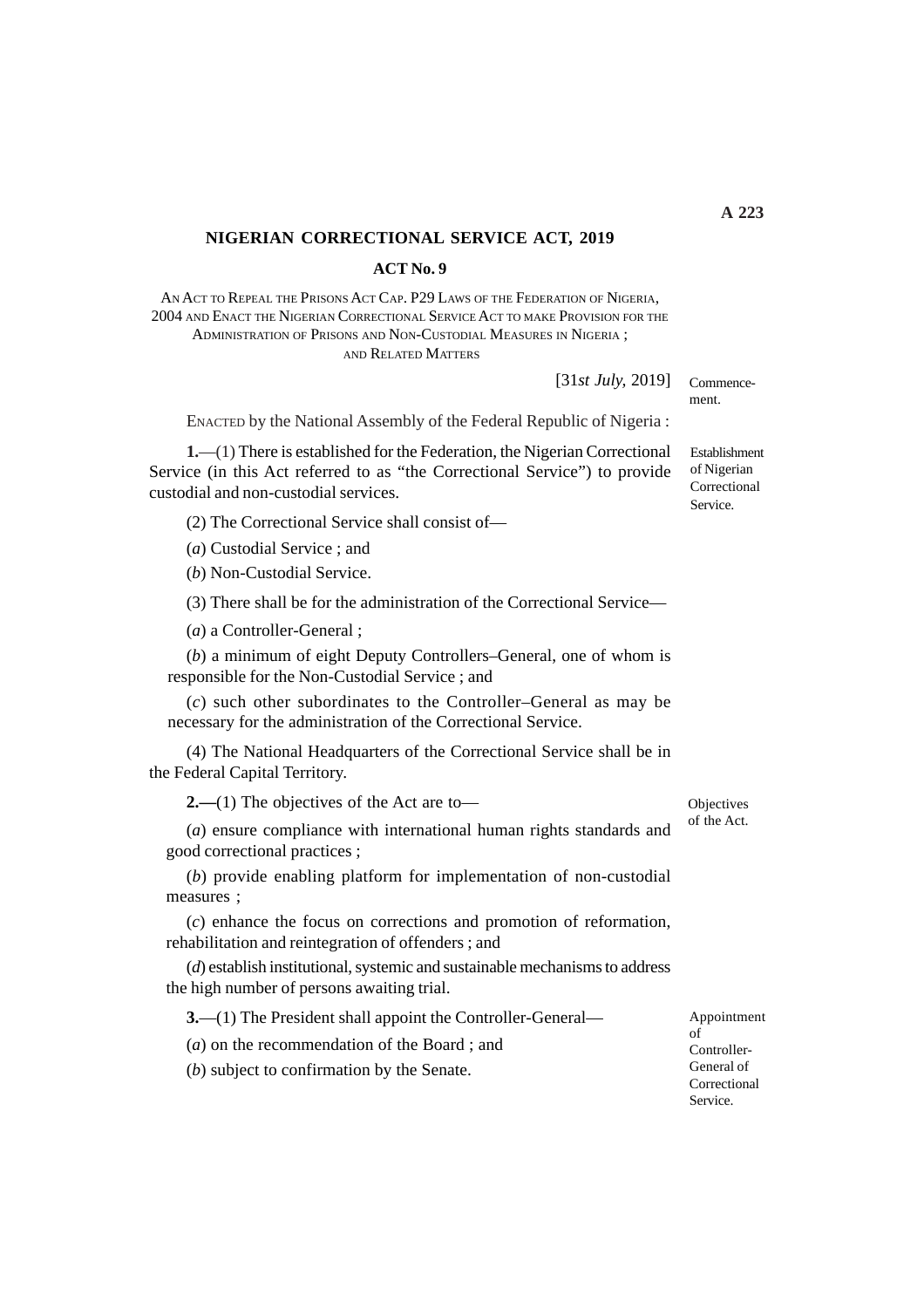(2) The appointment shall be from serving Assistant Controllers-General who have—

(*a*) evidence of attendance and satisfactory performance at all mandatory training and command courses ;

(*b*) vast experience in correctional management and administration ;

(*c*) evidence of quality leadership and good track record in the Correctional Service ; and

(*d*) evidence of satisfactory performance in field command positions.

**4.**—(1) The Controller-General shall—

(*a*) have the general superintendence of the Correctional Service ;

(*b*) exercise and perform all powers, duties and functions necessary to give effect to section 2 ;

(*c*) in accordance with the provisions of the Administration of Criminal Justice Act and other relevant legislation and policies, administer noncustodial measures ;

(*d*) create a platform for interfacing with other criminal justice institutions ;

(*e*) develop a plan at the beginning of each year stating the following activities of the Correctional Service—

(*i*) Custodial Service ; and

(*ii*) Non-Custodial Service ; and

(*f*) deploy officers and materials to custodial and non-custodial institutions and centres.

(2) In line with subsection (1), the Controller–General shall superintend on—

(*a*) inmates safety and humane custody ;

(*b*) reformation, rehabilitation and reintegration of offenders ;

(*c*) Non-Custodial Institutions and Centres ; and

(*d*) any other custodial and non-custodial facility.

(3) The person appointed to the office of the Controller-General shall hold office for a single term of five years or on attainment of the mandatory retirement age of 60 or 35 years in service, whichever comes first.

Power to delegate.

**5.** The Controller-General shall direct the most senior Deputy Controller-General to discharge the duties of the office in his absence.

Powers, duties and functions of the Controller-General. Act No. 13,

2015.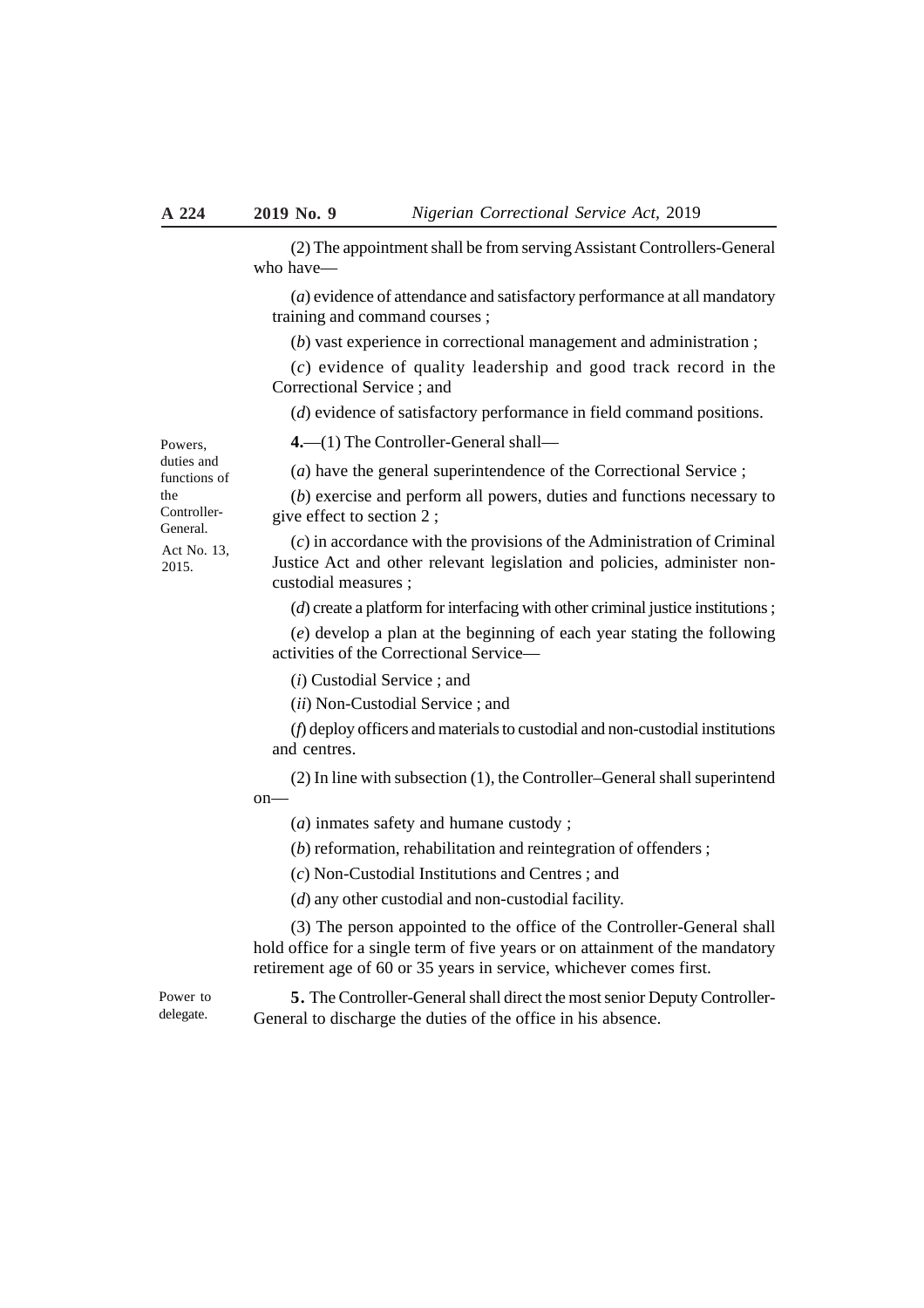the subsisting tenure except where—

**6.**—(1) The Controller-General shall not be removed from office during Removal of Controller-General.

(*a*) a report of gross misconduct or incapacity to perform his functions due to physical or mental ill health has been made against him by any person to the Board ;

(*b*) the Board considers the allegation made under subsection  $(1)(a)$ serious and sets up a committee, including relevant experts where necessary, to investigate the matter ;

(*c*) the Board considers the allegation and, after fair hearing, recommends that the Controller-General be removed from office ; and

(*d*) the President accepts the recommendation of the Board and effects the removal.

(2) If the office of the Controller-General becomes vacant for reasons stated under subsection (1) (*a*), the most senior Deputy Controller-General will assume office in acting capacity pending the appointment of a substantive Controller-General.

**7.**—(1) The President shall, on the recommendation of the Board, appoint a minimum of eight Deputy Controllers-General.

(2) The appointment shall be from amongst serving Assistant Controllers-General who have demonstrated—

(*a*) evidence of attendance and satisfactory performance at all mandatory training and command courses ;

(*b*) vast experience in correctional management and administration ;

(*c*) evidence of quality leadership and good track record in the Correctional Service ; and

(*d*) evidence of satisfactory performance in field command positions.

(3) Any person appointed as Deputy Controller-General, shall—

(*a*) hold office until retirement ; or

(*b*) be removed by the President on account of gross misconduct or incapacity based on recommendation made by the Board.

**8.**—(1) There is established, for the Correctional Service, the—

(*a*) National Headquarters ;

(*b*) Zonal Offices ;

(*c*) State Commands ;

(*d*) Custodial and Non-Custodial Centres ; and

(*e*) Training Institutions.

Structure of the Correctional Service.

Appointment and removal of Deputy Controllers-General.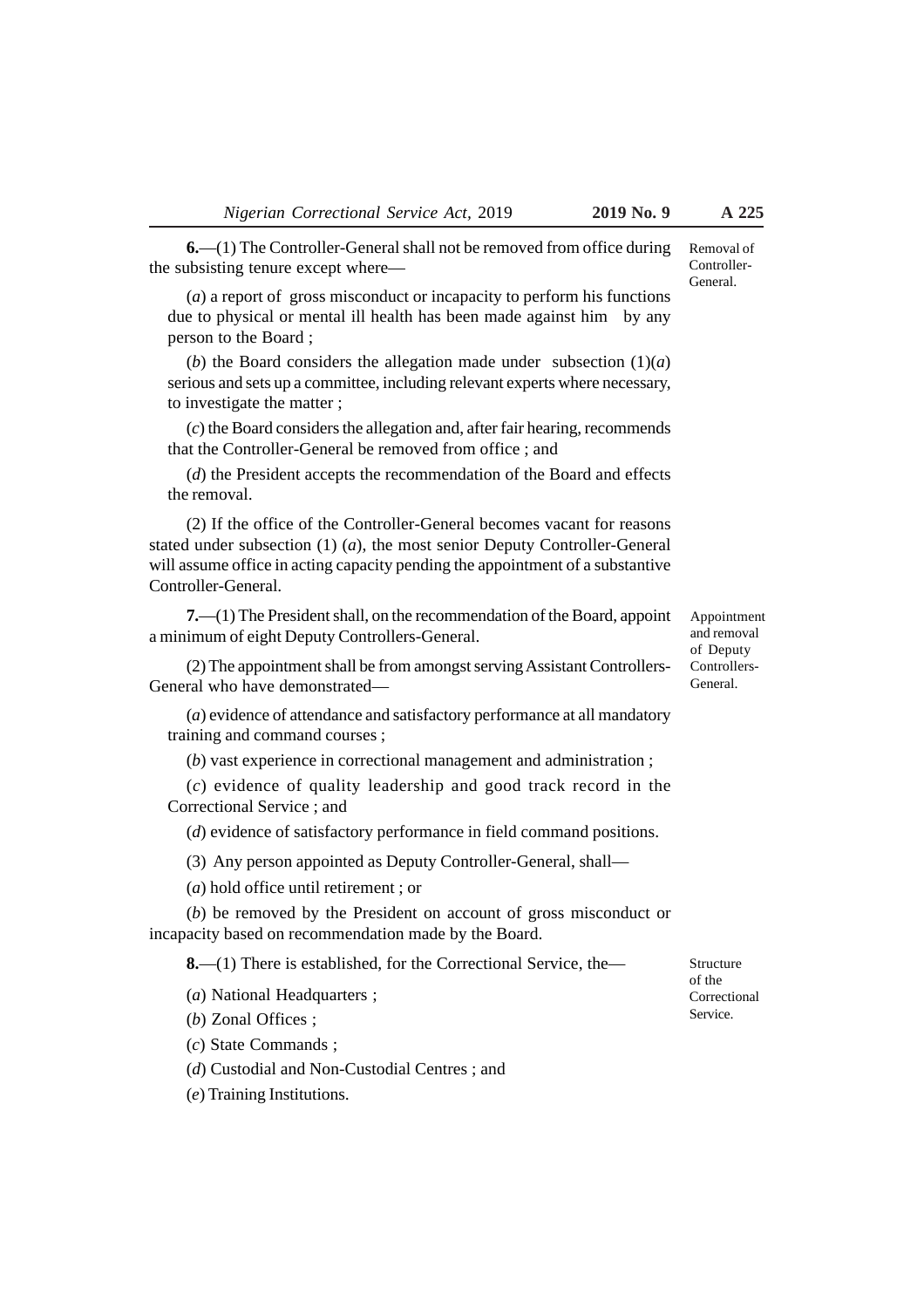(2) The National Headquarters shall consist of the Directorates of—

- (*a*) Finance and Accounts ;
- (*b*) Inmates Training and Productivity ;
- (*c*) Human Resources ;
- (*d*) Works and Logistics ;
- (*e*) Health and Welfare ;
- (*f* ) Training and Staff Development ;
- (*g*) Operations ; and
- (*h*) Non-Custodial Service.

(3) Each of the Directorates shall be superintended by a Deputy Controller-General who shall report to the Controller-General.

(4) The Zonal Offices shall be headed by Zonal Coordinators who are officers of the rank of Assistant Controllers-General and shall have the general superintendence of the State Commands and Centres under their zones.

(5) The State Commands shall be headed by officers of the rank of Controllers and shall have the general superintendence of the Custodial and Non-Custodial Centres under their States.

(6) The Non-Custodial Service in each State shall be superintended by an officer of at least the rank of Deputy Controller of Correctional Service who shall report to the State Controller of Correctional Service on all noncustodial activities and services in the State, including those implemented by State and Civil Society Organisations.

PART I—CUSTODIAL SERVICE

**9.**—(1) The Minister may, by order in the Federal Government Gazette—

(*a*) declare any public building, with requisite facilities in an appropriate location within Nigeria, to be a Custodial Centre ; and

(*b*) specify the area and the landmass for which the Custodial Centre is established—

Provided that in every building so declared as a Custodial Centre, sleeping accommodation shall meet all requirements of health with consideration given, among other things, to adequate floor space, water and sanitation amenities, lighting and ventilation.

(2) A building declared to be a Custodial Centre under this part includes—

(*a*) the grounds and building within its enclosure ; and

Establishment and classification of Custodial Service.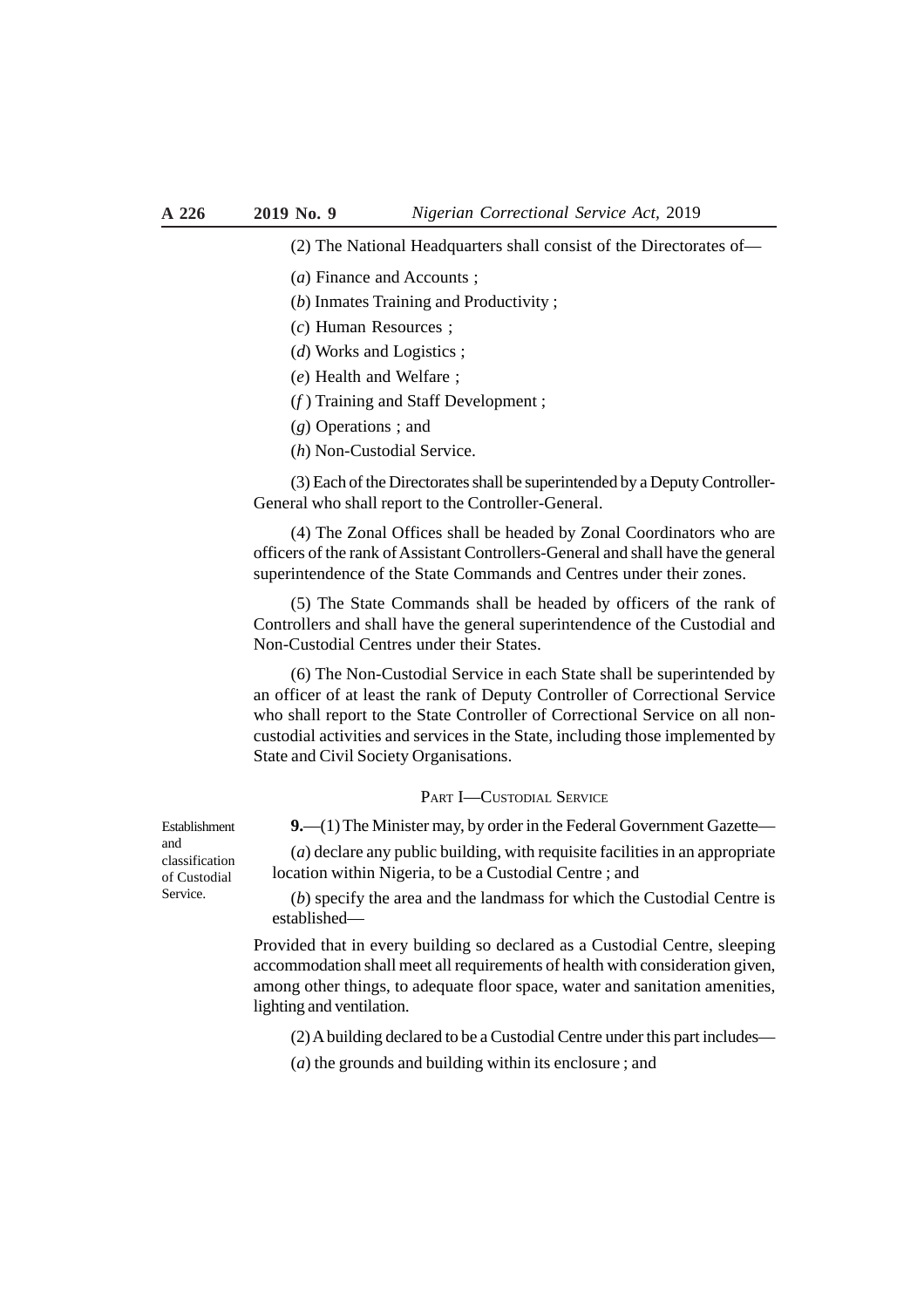(*b*) any detention centre for the temporary detention which is declared by the Minister by order in the Federal Government *Gazette* to be part of the Custodial Centre.

(3) Upon the commencement of this Act, a structure shall not be erected anywhere less than 100 meters from the outer limit of the Custodial Centre land as designated by the beacon in the survey plan.

(4) Application of subsections (1) - (3) shall follow due process in relation to consultation and effective securing of the area and the buffer zone without prejudice to already existing provisions on payment of appropriate compensation.

(5) The category of Custodial Centres in the Federation is as set out in the First Schedule to this Act.

(6) The Minister shall, by the order establishing a Custodial Centre or by a separate order in the Federal Government *Gazette*, designate every Custodial Centre as a Custodial Centre of a particular category.

**10.** The functions of the Custodial Service are—

(*a*) taking custody of all persons legally interned ;

(*b*) providing safe, secure and humane custody for inmates ;

(*c*) conveying remand persons to and from courts in motorised formations ;

(*d*) identifying the existence and causes of anti-social behaviours of inmates ;

(*e*) conducting risk and needs assessment aimed at developing appropriate correctional treatment methods for reformation, rehabilitation and reintegration ;

(*f*) implementing reformation and rehabilitation programmes to enhance the reintegration of inmates back into the society ;

(*g*) initiating behaviour modification in inmates through the provision of medical, psychological, spiritual and counseling services for all offenders including violent extremists ;

(*h*) empowering inmates through the deployment of educational and vocational skills training programmes, and facilitating incentives and income generation through Custodial Centres, farms and industries;

(*i*) administering borstal and related institutions ;

(*j*) providing support to facilitate the speedy disposal of cases of persons awaiting trial ; and

(*k*) performing other functions as may be required to further the general goals of the Service.

Functions of Custodial Service.

First Schedule.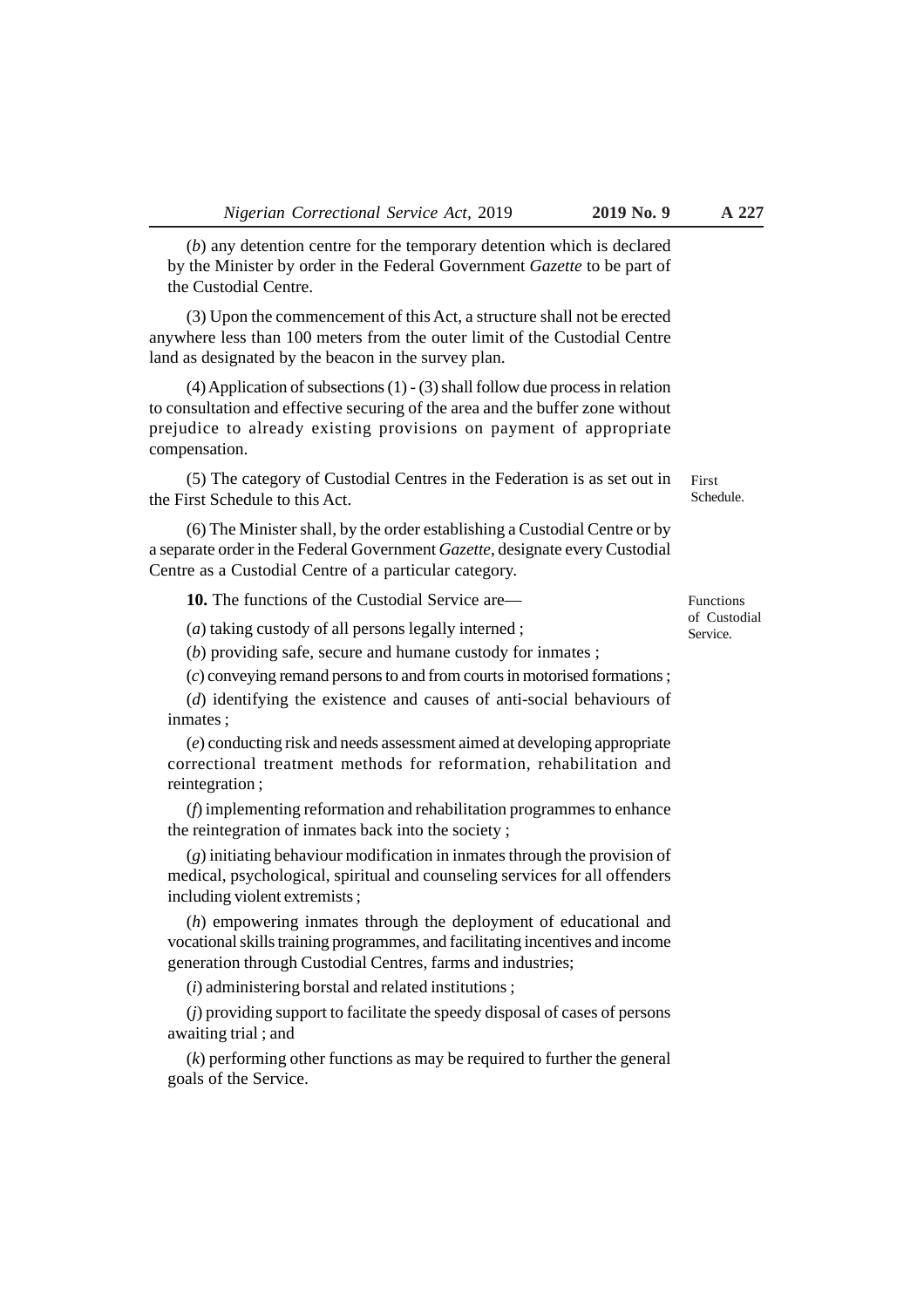Pensions. Act No. 4, 2014.

**11.** In accordance with the Pensions Reform Act, the staff and officers of the Correctional Service are entitled to gratuities, pensions and other benefits as are prescribed in that Act.

Custody of inmates.

**12.**—(1) Every person confined in a Custodial Centre—

(*a*) is deemed to be in the legal custody of the Superintendent ; and

(*b*) shall be subject to discipline and regulations made under this Act, whether or not the person is within the precincts of the Custodial Centre.

(2) In the case of an inmate under sentence of death, the Superintendent shall, at such time on the day on which the sentence is to be carried out and from that time until the actual carrying out of the sentence, ensure that—

(*a*) the inmate is in legal custody of the Sheriff ;

(*b*) the Sheriff has jurisdiction and control over that portion of the Custodial Centre where the inmate is confined and the Custodial Officers are deployed, as may be necessary for the safe custody during that period and for the purpose relating to such custody ; and

(*c*) where an inmate sentenced to death has exhausted all legal procedures for appeal and a period of 10 years has elapsed without the execution of the sentence, the Chief Judge may commute the sentence of death to life imprisonment.

(3) Subject to subsection (1), the Superintendent is authorised and required to keep and detain all persons duly committed to the custody by any court, judge, magistrate, justice of the peace or other authority exercising competent jurisdiction, according to the terms of any warrant or detention order by which the person has been committed until that person is discharged by due course of law.

(4) Where the Custodial Centre has exceeded its capacity, the State Controller shall within a period not exceeding one week, notify the—

(*a*) Chief Judge of the State ;

(*b*) the Attorney-General of the State ;

(*c*) Prerogative of Mercy Committee ;

(*d*) State Criminal Justice Committee ; and

(*e*) any other relevant body.

(5) With regard to the Federal Capital Territory, the Controller shall notify the Attorney-General of the Federation and Chief Judge of the Federal Capital Territory.

(6) The Controller-General of the Correctional Service shall notify the Attorney-General of the Federation and Chief Justice of Nigeria about the Correctional Centres in the country.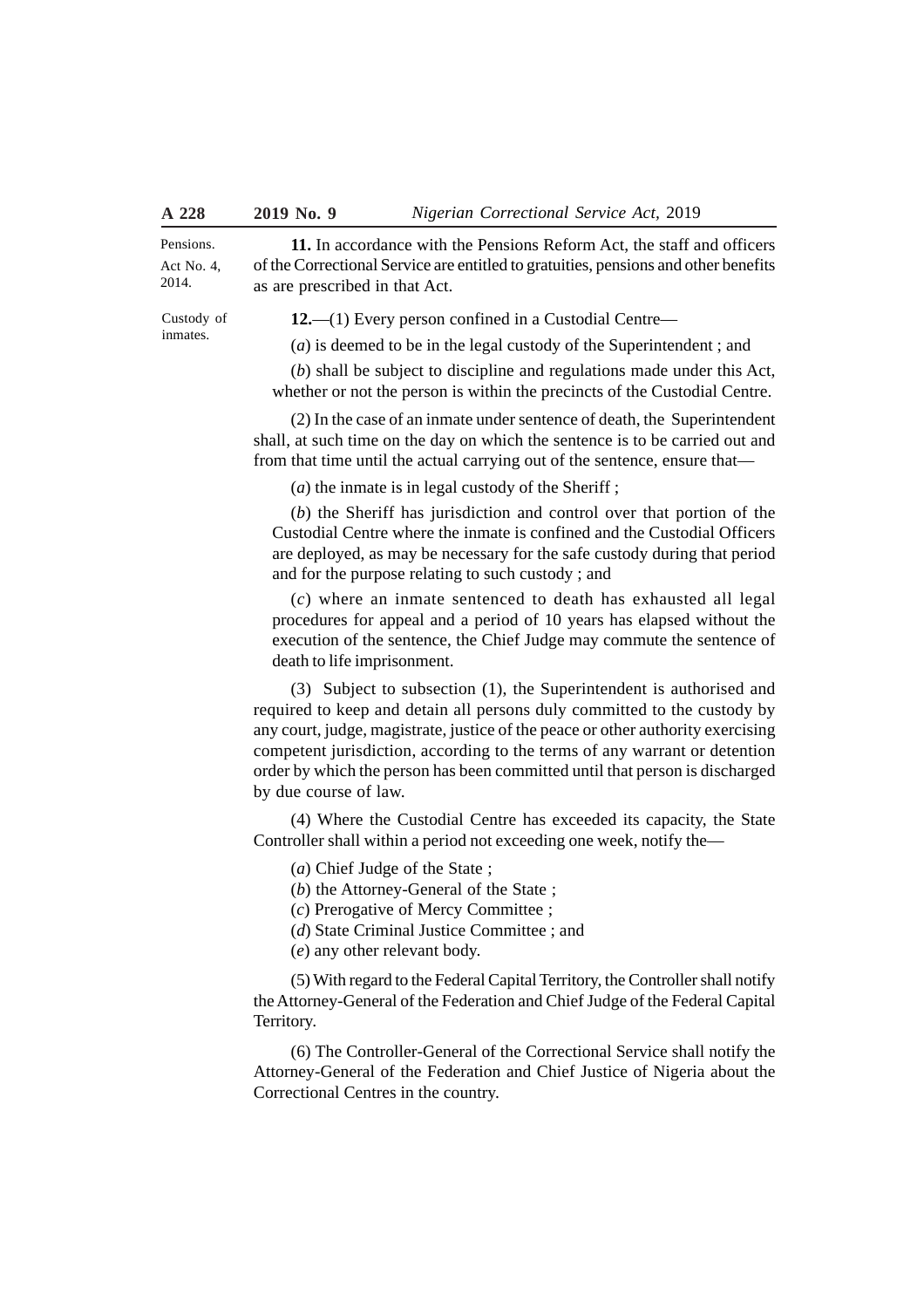(7) Upon receipt of the notification referred to in subsection (4), the notified body shall, within a period not exceeding three months, take necessary

(8) Without prejudice to subsection (4), the State Controller of Correctional Service in conjunction with the Superintendent shall have the power to reject more intakes of inmates where it is apparent that the Correctional Centre in

(9) In relation to subsection (6), the Superintendent shall—

(*a*) ensure due documentation of the name, date, and other particulars relating to the person that was refused admission and the officer and agency that presented the person for admission into custody ; and

(*b*) render immediate returns on documentation made under paragraph (*a*) to the State Controller of Correctional Service.

(10) In relation to subsection (5), the criteria to be considered for the release of inmates or diversion of inmates to Non-Custodial Centre may include—

(*a*) inmates sentenced to three years and above with less than six months to the completion of their sentence ;

(*b*) inmates charged, convicted or sentenced for minor offences ;

(*c*) inmates with civil cases ; and

steps to rectify overcrowding.

question is filled to capacity.

(*d*) any other criteria as may be determined by the Chief Judge or the Prerogative of Mercy Committee.

(11) A State Controller of Correctional Service shall be sanctioned if he fails to notify the relevant bodies when the Custodial Centre exceeds full capacity within the stipulated time frame as stated in subsection (4).

(12) A Superintendent who fails or refuses to observe the procedure as stated in subsection (4) by continuing to accept inmates after the expiration of the notification timeline shall be sanctioned.

**13.**—(1) When a person is sentenced, committed or transferred to the Custodial Centre, the Correctional Service shall take reasonable steps to obtain—

(*a*) relevant information about the—

(*i*) person's offence,

(*ii*) biometrics,

(*iii*) personal history,

(*iv*) risk and needs assessment, and

(*v*) person's psychological, mental health status and his criminal antecedents ;

Documentation of inmates.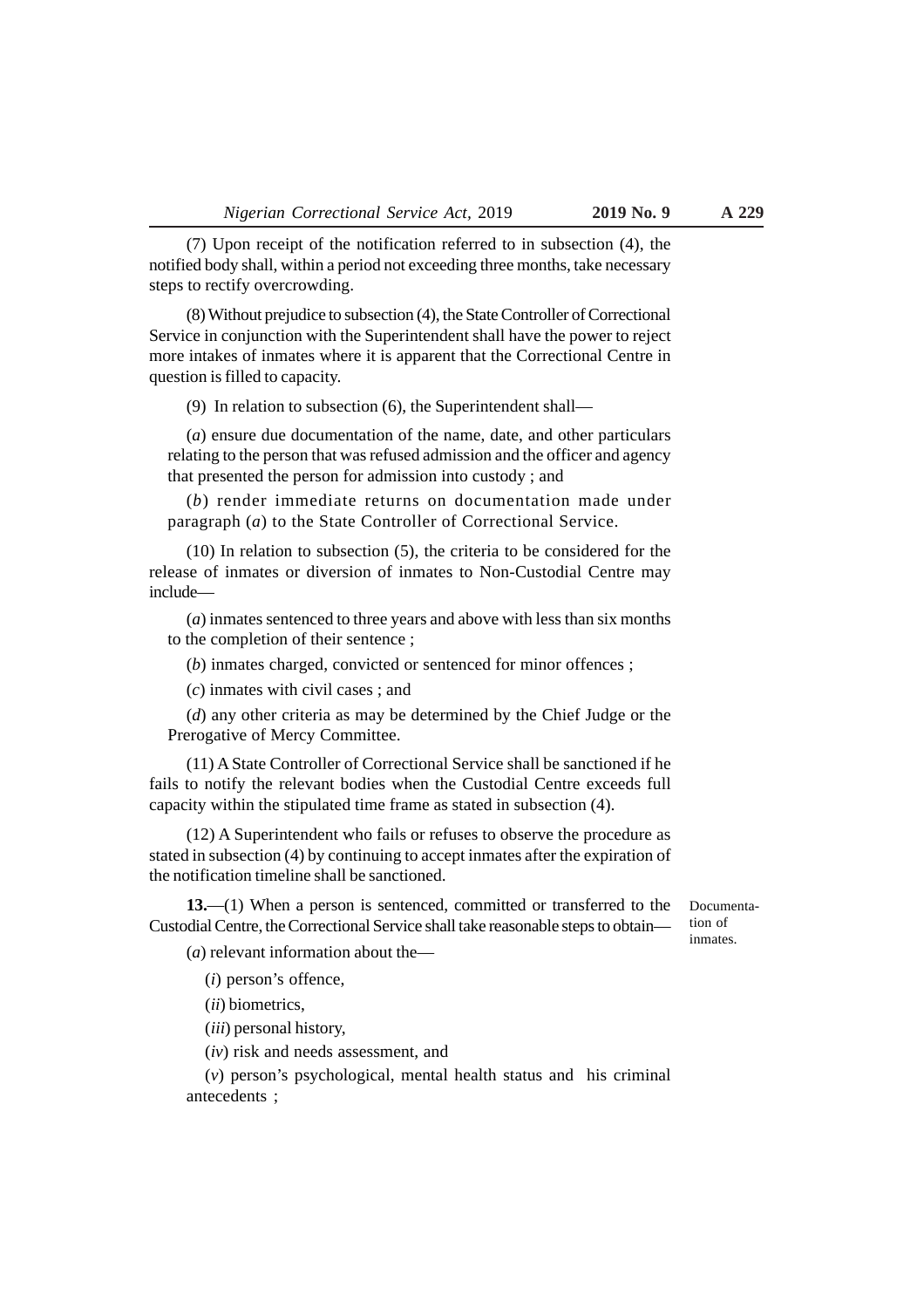(*b*) the reason and recommendation relating to the sentencing or committal that is given or made by the court that convicted, sentenced or committed the person, and any court that hears an appeal from the conviction, sentence or committal ;

(*c*) the report relevant to the conviction, sentence or committal that is submitted to a court mentioned in paragraph (*b*) ; and

(*d*) any other information relevant to administering the sentence or committal, including existing information from the victim of the offence and the transcript of any comment made by the sentencing court regarding serving the sentence.

(2) The information collected under subsection (1) shall be kept in a centralised database management system of the Correctional Service.

(3) A Superintendent shall refuse to admit any person brought in—

(*a*) with a severe bodily injury ;

 $(b)$  who is—

(*i*) mentally unstable, or in an unconscious state of mind, or

(*ii*) underage.

(4) The Superintendent for the purpose of subsection (3)—

(*a*) shall ensure due documentation of the name, date, and other particulars relating to the person that was refused admission and the officer and agency that presented the person for admission into custody ;

(*b*) shall render immediate returns on documentation made under paragraph (*a*) to the State Controller of Correctional Service ; and

(*c*) may rely on relevant professionals in the determination of the state of mind, age or physical bodily conditions as presented.

Reformation and rehabilitation of inmates.

**14.**—(1) The Correctional Service shall provide opportunities for education, training vocational training, as well as training in modern farming techniques and animal husbandry for inmates.

(2) In accordance with the provisions of subsection (1), Correctional Service shall establish and run, in designated Custodial Centres, industrial centres equipped with modern facilities for the enhancement of vocational skills training for inmates aimed at facilitating their reintegration into society.

(3) Subsections (1) and (2) shall be administered to encourage generation of funds to aid the earning scheme for the inmates, aftercare and other support services towards their rehabilitation.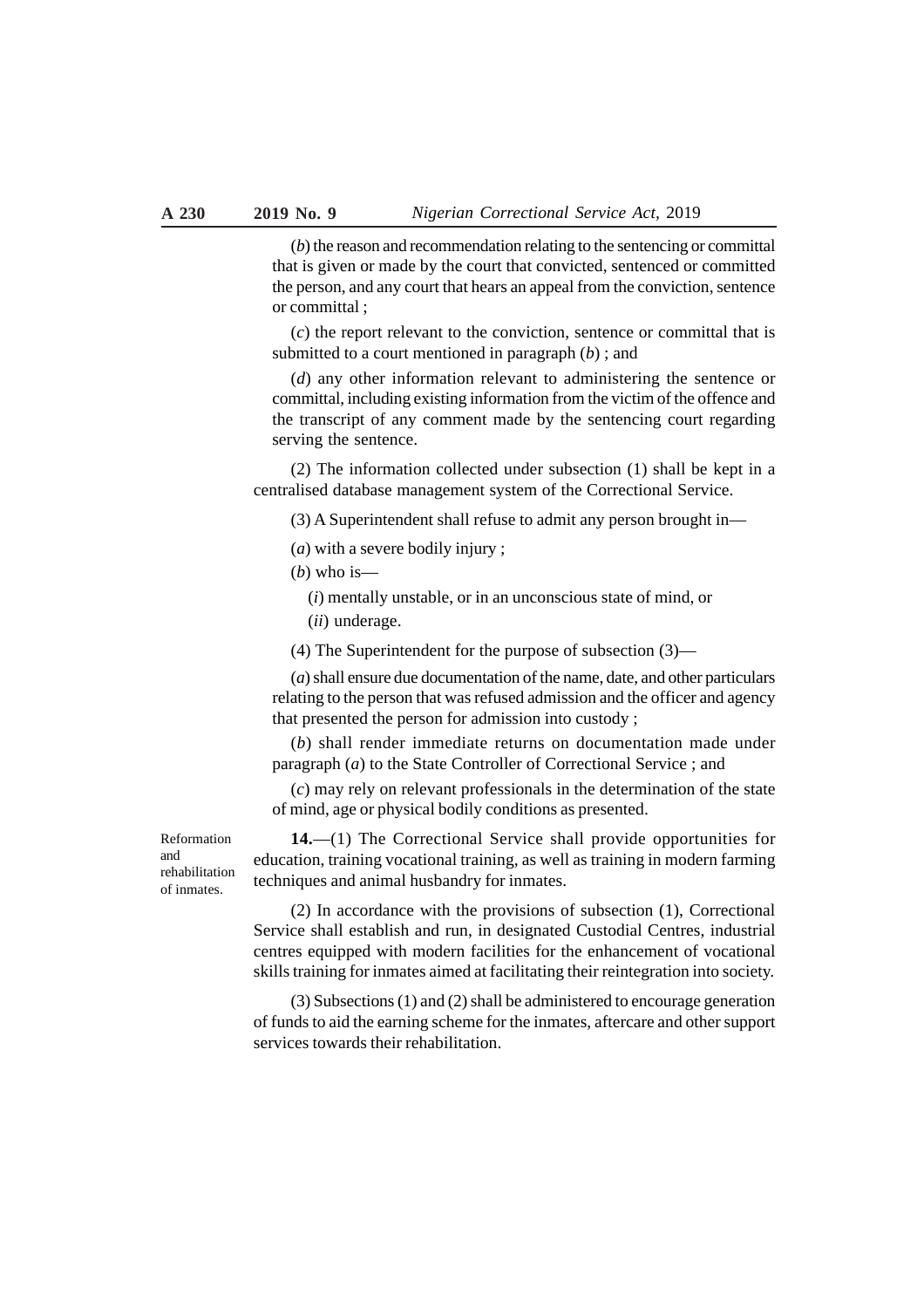(4) The Controller-General shall approve the sharing of revenue due to the Correctional Service from any enterprise, provided that one-third shall each be—

(*a*) set aside for the inmates participating in the activity ;

(*b*) for sustainability of the enterprise ; and

(*c*) paid into the Consolidated Revenue Fund of the Federation.

(5) The Controller-General may recommend to the Board for the issuance of certificates of good behaviour upon discharge to an inmate who had demonstrated good conduct, including those who have acquired training through formal and informal education aimed at facilitating their reintegration.

(6) A person who is issued with the certificate of good behaviour shall not be discriminated against on grounds of his custodial sentence.

(7) The certificate shall be issued by the Board upon the recommendation of the Controller-General.

(8) The Correctional Service shall take adequate steps to ensure the:

(*a*) prevention of torture ;

(*b*) prevention of inhumane and degrading treatment against inmates ; and

(*c*) prevention of sexual and non-sexual violence and bullying and effective procedure for prevention, identification of early warning signs, early detection of occurrence, punishment of perpetrators and protection and treatment of affected victims.

**15.**—(1) Inmates shall not be held in slavery or servitude, and labour carried out by inmates shall neither be of an afflictive nature or for the personal benefit of any correctional officer.

Inmate labour.

(2) An inmate sentenced to imprisonment with labour shall be subjected to such labour as may be directed by the Superintendent.

(3) The labour referred to in subsection (2) may take place within or outside the Correctional Centre.

(4) The medical officer may certify any inmate to be excused from labour or to perform light labour.

(5) Where a medical officer falsely certifies an inmate to be excused from labour for any reason, the medical officer shall appropriately be sanctioned.

(6) Notwithstanding the provision of subsection (1), an inmate may be engaged in such labour as may be necessary to keep the Correctional Centre environment clean or for the general purpose of their wellbeing.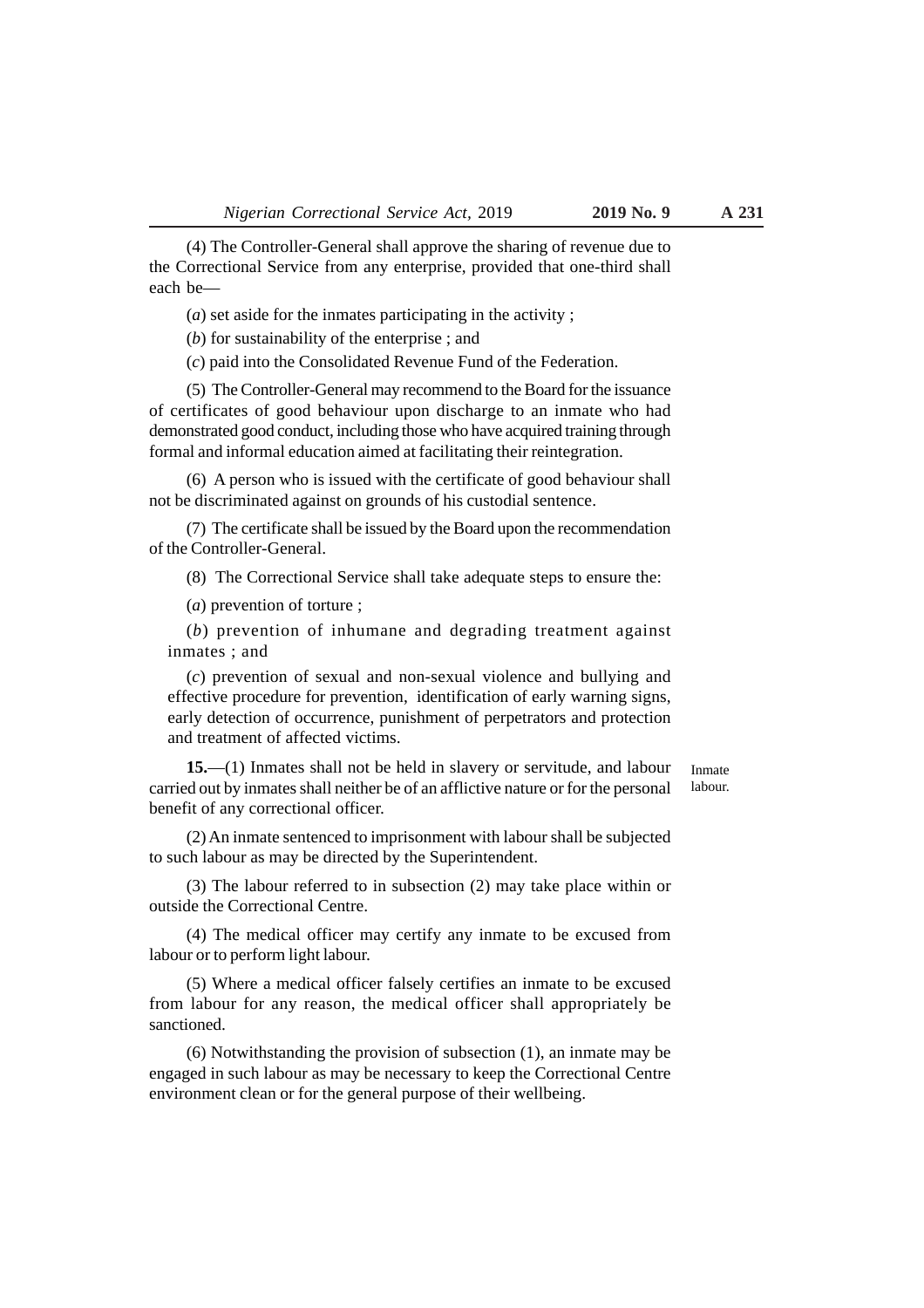**16.**—(1) The Controller-General may, for security or administrative reasons, order in writing the transfer of any inmate, convicted or un-convicted, to a suitable Correctional Centre whether or not the Correctional Centre is named in the warrant or order of detention and such order by the officer shall be sufficient authority for such transfer. Transfer of **Inmates** 

> (2) The Correctional Centre shall ensure that any unconvicted inmate transferred in accordance with subsection (1) is produced in court whenever required.

(3) Where it appears to the Controller-General that—

(*a*) the number of inmates is greater than the official capacity of the Correctional Centre and that it is more convenient to transfer the excess number of inmates to another Correctional Centre, or

(*b*) by reason of the outbreak of a disease within the Correctional Centre or for any other reason, it is desirable to provide for the temporary shelter and safe custody of any inmate, the Controller-General may, by order, direct that as many as the inmates, as may be stated in the order, be kept and detained in a building or place which is outside the Correctional Centre specified in the order and the building or place is deemed to form part of the Correctional Centre for the purposes of this Act until the revocation of the order.

(4) Nothing in this Act shall be construed as authorising the—

(*a*) transfer or removal of an inmate to a Correctional Centre of a different security category from that in which he was previously confined ; or

(*b*) keeping or detaining of an inmate in a building or place in which there are confined inmates of a different class from that in which the inmate belongs except where, for security and other reasons in the opinion of the Correctional Centre, the conduct of the inmate necessitates transfer to a Correctional Centre of a different class.

Production of inmates before a court.

**17.**—(1) Where the presence of an inmate is required before a court, the court shall issue an order addressed to the Superintendent requiring the inmate to be produced before the court at the time and place specified in the order, and, by endorsement on the order, require that the inmate be brought up again at any adjourned hearing.

(2) Proof of service or other acknowledgement with the signature and stamp of the Correctional Centre is required as evidence of delivery of the order under subsection (1) to the Superintendent.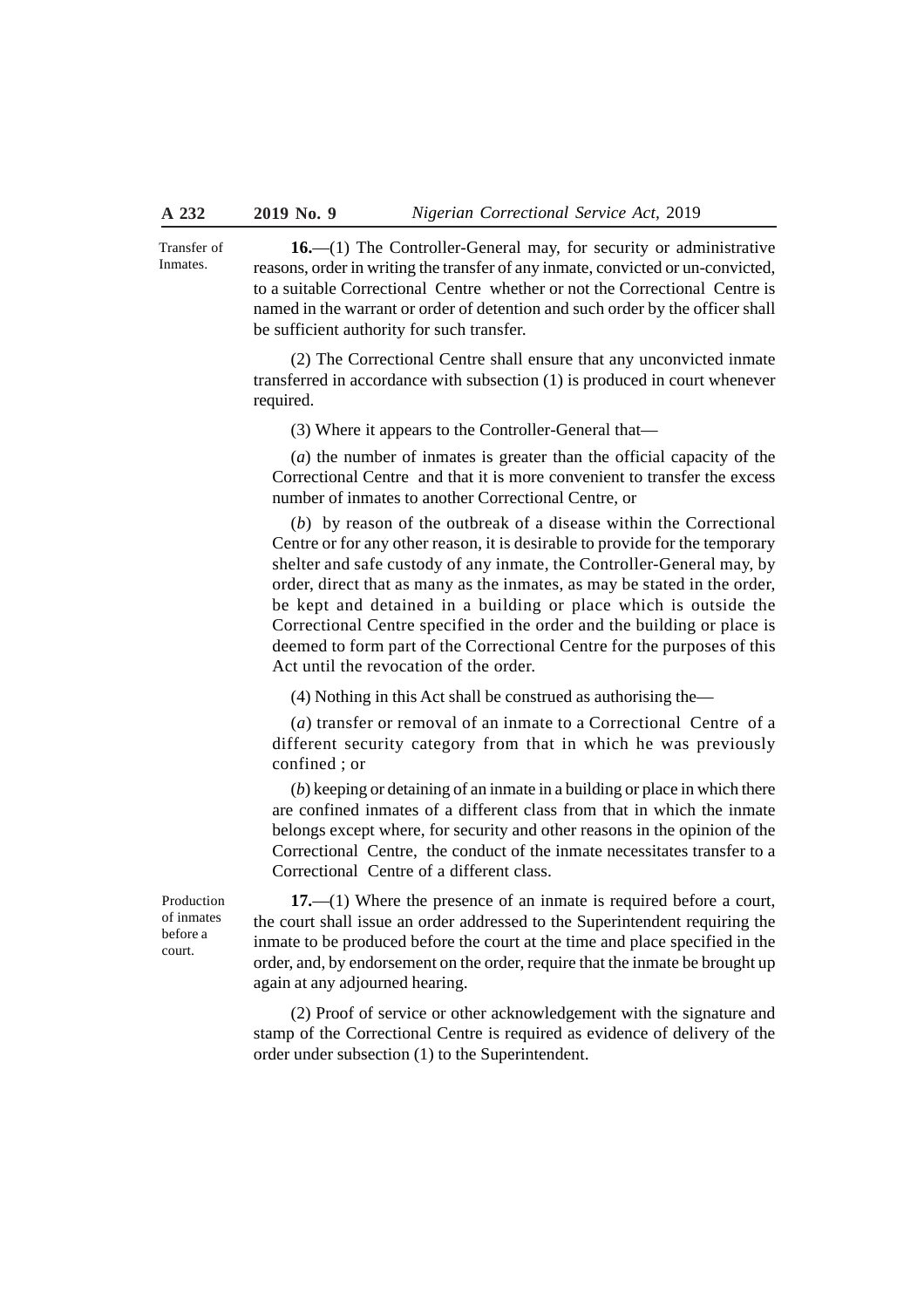(3) Where an order has been given to the Custodial Centre and the Custodial Centre fails to produce the inmate in court, there shall be sanctions except where—

(*a*) circumstances arise that are outside the control of the Custodial Centre ; and

(*b*) all necessary steps are taken ahead of time to notify the court of the absence of the inmate.

(4) If an inmate charged with an offence is brought before a court under this section, the same procedure shall be followed if he had been brought before the court on a warrant.

(5) If the Controller-General receives an order from a Court of competent jurisdiction or subpoena, that the presence of an inmate is required at any place in Nigeria he shall in writing—

(*a*) order the inmate to be taken to that place, in compliance with the order after being satisfied that the order is from court of competent jurisdiction, or

(*b*) order the inmate to be taken to that place immediately, in the case of a subpoena.

(6) An inmate taken from Correctional Centre under subsection (5) is to be kept in such custody and is deemed to be in lawful custody.

**18.**—(1) The Correctional Service, in compliance with the requirements for efficient management of the criminal justice system, shall undertake to—

Detention of awaiting trial persons.

(*a*) liaise with heads of justice institutions and relevant agencies to review and eradicate causes of high numbers of pre-trial detainees and develop effective mechanisms to enhance speedy trial and resolution of such cases ;

(*b*) provide returns and other necessary information to relevant bodies regarding persons awaiting trial in the Correctional Centre ;

(*c*) provide necessary support towards the provision of a national database of all persons in all places of detention ; and

(*d*) issue early notification in respect of the Custodial Centre exceeding its capacity to the heads of—

(*i*) judiciary,

(*ii*) law enforcement and prosecuting agencies,

(*iii*) Administration of Criminal Justice Monitoring Committee,

(*iv*) Prerogative of Mercy Committee, and

(*v*) relevant bodies and institutions.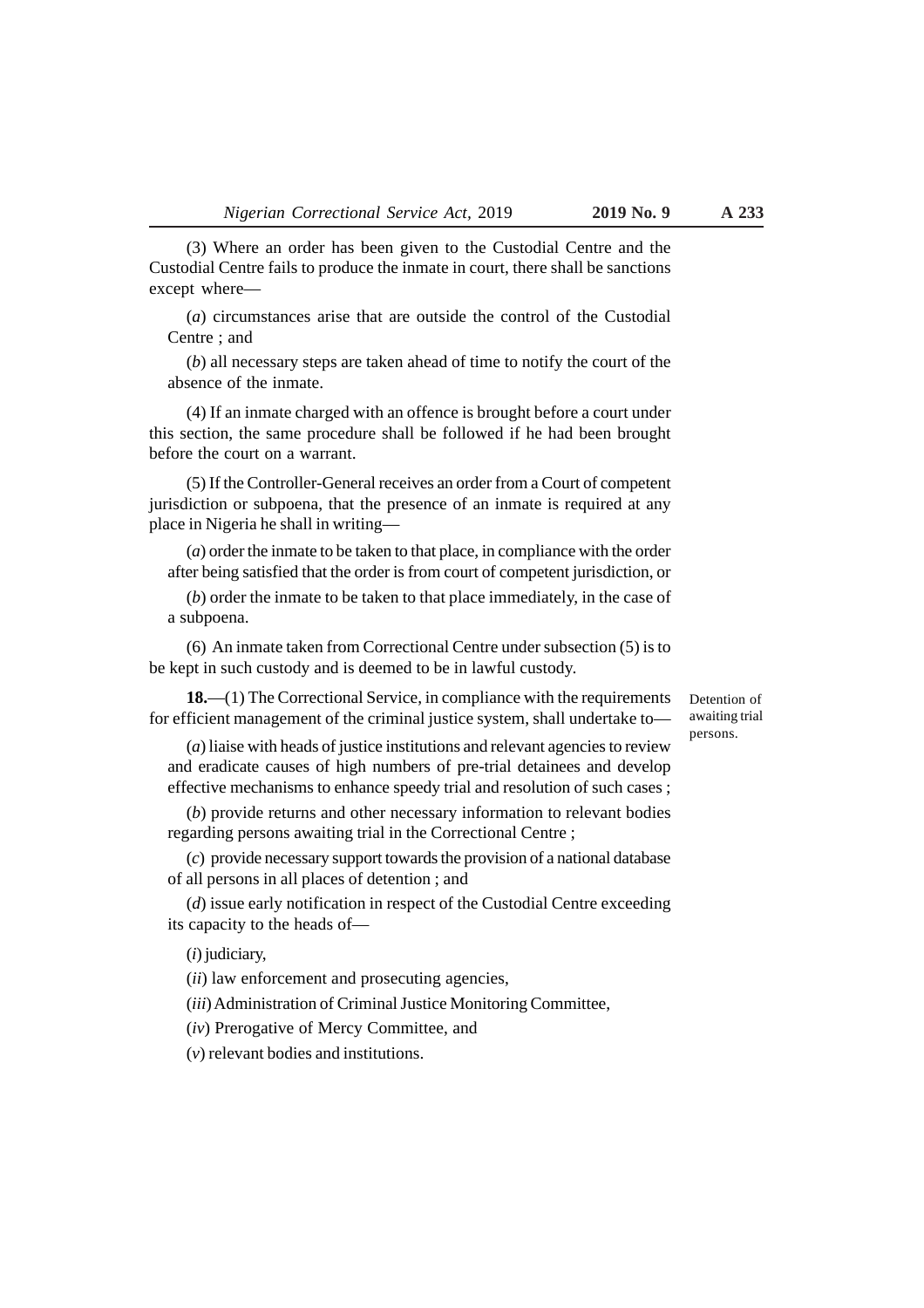(2) Upon delivery or service of the notification referred to in subsection (1) (*d*), the State Controller shall cause to be activated the procedure for refusal to admit awaiting trial persons to his Custodial Centre where—

(*a*) the heads of the relevant agencies notified under subsection (1) (*d*) fails to take necessary steps to address the situation and concerns raised by the Custodial Centre ;

(*b*) a reasonable time not exceeding three months has elapsed since the notification was issued by the Custodial Centre ; and

(*c*) considerable steps are taken to avert the activation of the refusal procedure.

**19.**—(1) Where it appears that it is in the interest of public or inmate that, upon discharge, he is to be assisted towards effective reintegration, the Correctional Service shall provide— Transportation

> (*a*) funds for transportation of the discharged inmates to their place of abode ;

(*b*) aftercare support service ; and

(*c*) any other support as may be deemed appropriate by the Correctional Service.

(2) If the sentence of an inmate expires on a public holiday, the discharge takes effect immediately on the preceding working day.

(3) An inmate who is under medical treatment when the sentence expires shall not be discharged except—

(*a*) at the written request of an inmate ; or

(*b*) the medical officer certifies that the discharge will not cause danger to the health of the inmate.

(4) Notwithstanding the provisions of subsection (3), the Superintendent shall inform the hospital authority that the inmate's term has expired.

Use of firearms.

of inmates upon discharge.

> **20.**—(1) A Correctional Officer may use firearms, teargas or such other weapons as may be necessary against an inmate escaping or attempting to escape from lawful custody.

(2) A Correctional Officer may—

(*a*) use firearms on any inmate engaged in any combined outbreak, or any attempt to force, or break open the gate or perimeter wall of a Custodial Centre ; and

(*b*) continue to use weapons if the combined outbreak or attempt is ongoing.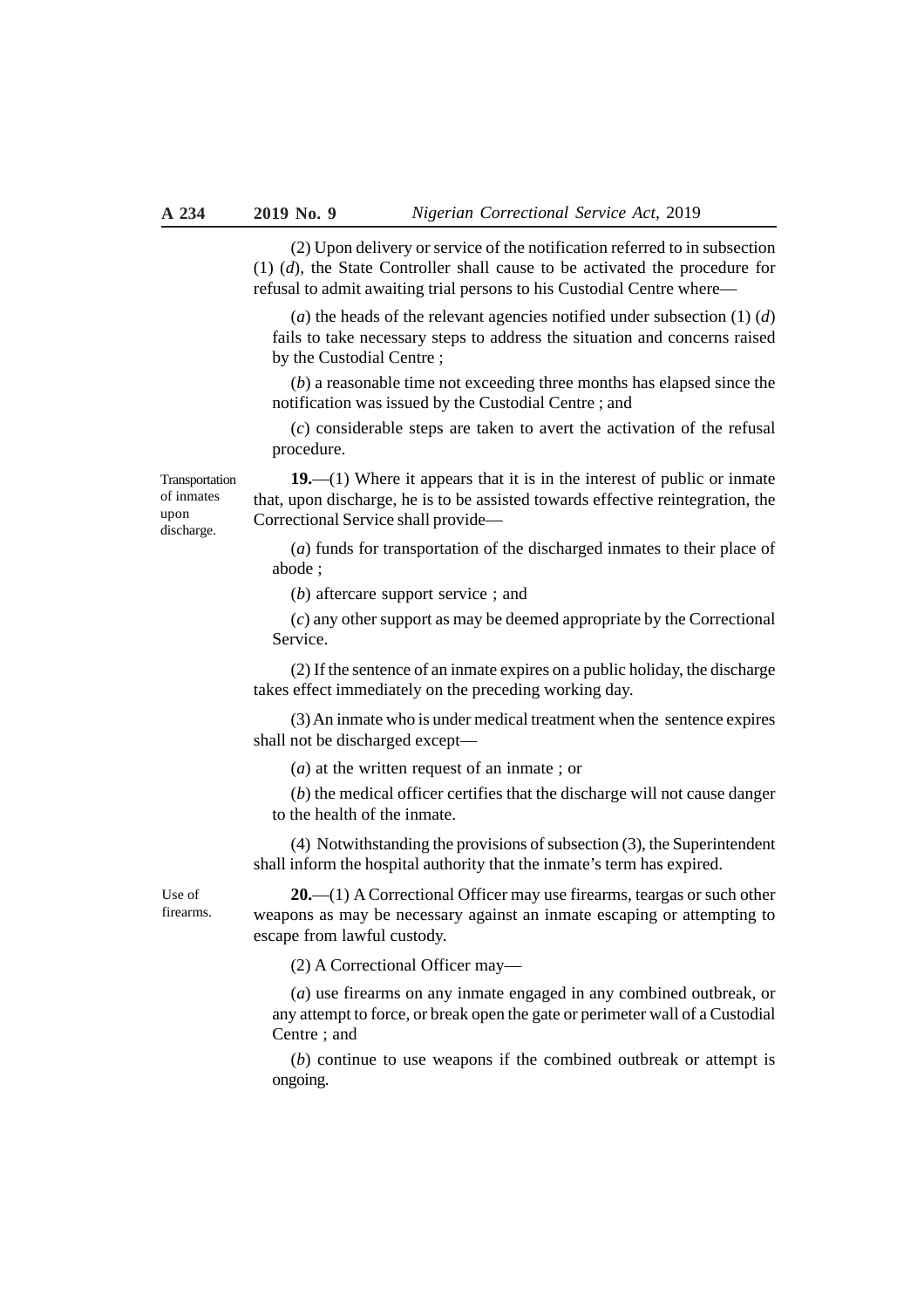(3) A Correctional Officer may use weapons against an inmate using violence if the Correctional Officer has reasonable grounds to believe that the inmate may cause grievous harm to himself or others.

(4) Before using firearms against an inmate under subsection (1), a Correctional Officer shall give warning to the inmates before firing.

(5) A correctional officer, in the presence of a superior officer, shall not use weapons of any sort against an inmate under subsection (3), except under the orders of the superior officer but may not wait for the superior officer's order—

(*a*) in self-defense ; and

(*b*) where the superior officer is not in the position to give such order.

(6) The use of weapons under this section shall, as far as possible, be to disable and not to kill.

(7) A police officer or any other security agent who is serving as an escort guard in or around a Custodial Centre for the purpose of ensuring the security of the Custodial Centre shall have all the powers and privileges granted to correctional officers under this section.

(8) A Correctional Officer may use weapons to prevent an attack on the Custodial Centre or during escort duties where it becomes obvious to the correctional officer that such attacks are aimed at freeing the inmates or endangering the life of the escorts.

(9) In the application of this section, the Superintendent or the most senior Correctional Officer on ground shall ensure compliance with principles of legality, necessity, proportionality and accountability.

(10) Where there is a riot or disturbance in a Custodial Centre, the Superintendent or the most senior Correctional Officer on ground shall:

(*a*) appeal to the rioters that their requests or grievances shall be treated expeditiously ; and

(*b*) where the appeal fails, take necessary steps to restore normalcy as required under this section and the applicable standing order.

**21.**—(1) There shall be official visitors of Custodial Centres in Nigeria which shall consist of—

(*a*) ex-officio who shall be appointed by the President and include—

(*i*) the Chief Justice of Nigeria and other Justices of the Supreme Court,

(*ii*) the President of the Court of Appeal and other Justices of the Court of Appeal,

Visitors and inspection of Custodial Centres.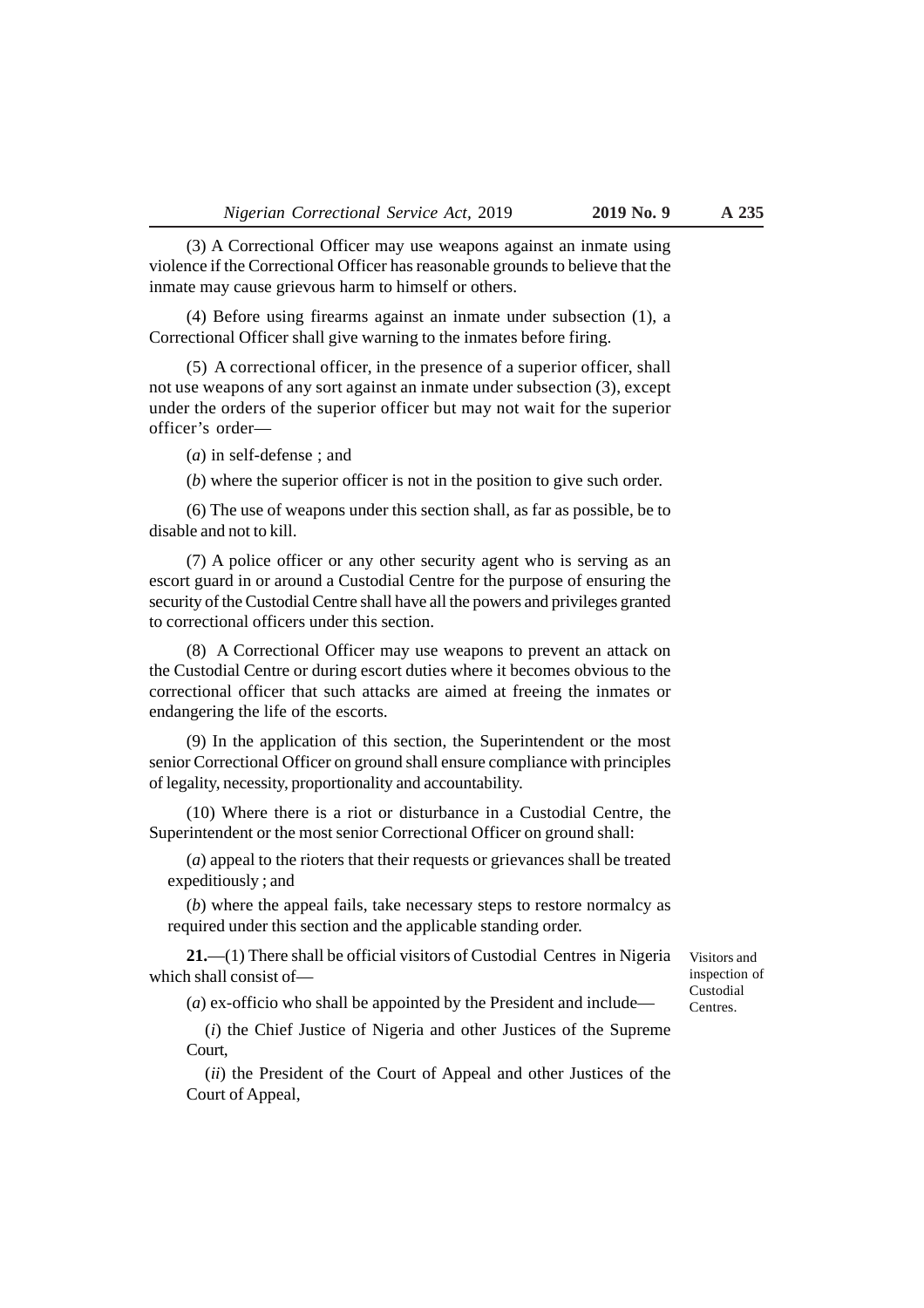(*iii*) the Chief Judge and other Judges of the Federal High Court,

(*iv*) the Chairperson and other Council members of the National Human Rights Commission,

(*v*) the Director General of Legal Aid Council of Nigeria,

(*vi*) the President and other executive members of the Nigerian Bar Association,

(*vii*) the Chief Judge and other Judges of the High Court of a State and the Federal Capital Territory,

(*viii*) the Grand Khadi and other Judges of the Sharia Court of Appeal and the President and other Judges of Customary Court of Appeal exercising jurisdiction in the State and the Federal Capital Territory,

(*ix*) Magistrate and District Court Judges, and

(*x*) Area Court and Customary Court Judges ;

(*b*) legislative oversight visitors who shall be Presiding Officers and Members of the relevant Committees of the National Assembly and State Houses of Assembly ;

(*c*) Custodial Centre Visiting Committee which shall—

(*i*) be set up by the Minister in consultation with State authorities, and

(*ii*) consist of reputable members of the society and non-governmental organisations ; and

(*d*) voluntary visitors who shall be appointed by the Controller-General and consist of retired correctional officers with good track records and any other person as the Correctional Service may deem fit to serve as a Custodial Centre visitor.

(2) Information relating to all places of detention and all persons in detention shall be kept by the Ministry, and steps shall be taken by the Ministry to enhance the process, capacities, human rights compliance and security of all facilities holding detainees and inmates including those on pre-trial detention.

**22.**—(1) The functions of visitors of Custodial Centre are to—

(*a*) visit the Custodial Centre and inspect the wards, cells, yards and other apartments or divisions of the Custodial Centre ;

(*b*) receive the complaint, if any, of the inmates ;

(*c*) inspect the journals, registers and books of the Custodial Centre and conditions of treatment of the inmates ; and

(*d*) call the attention of the Superintendent to any irregularity in the administration of the Custodial Centre or structural defects which may require urgent attention.

Functions of visitors of Custodial Centre.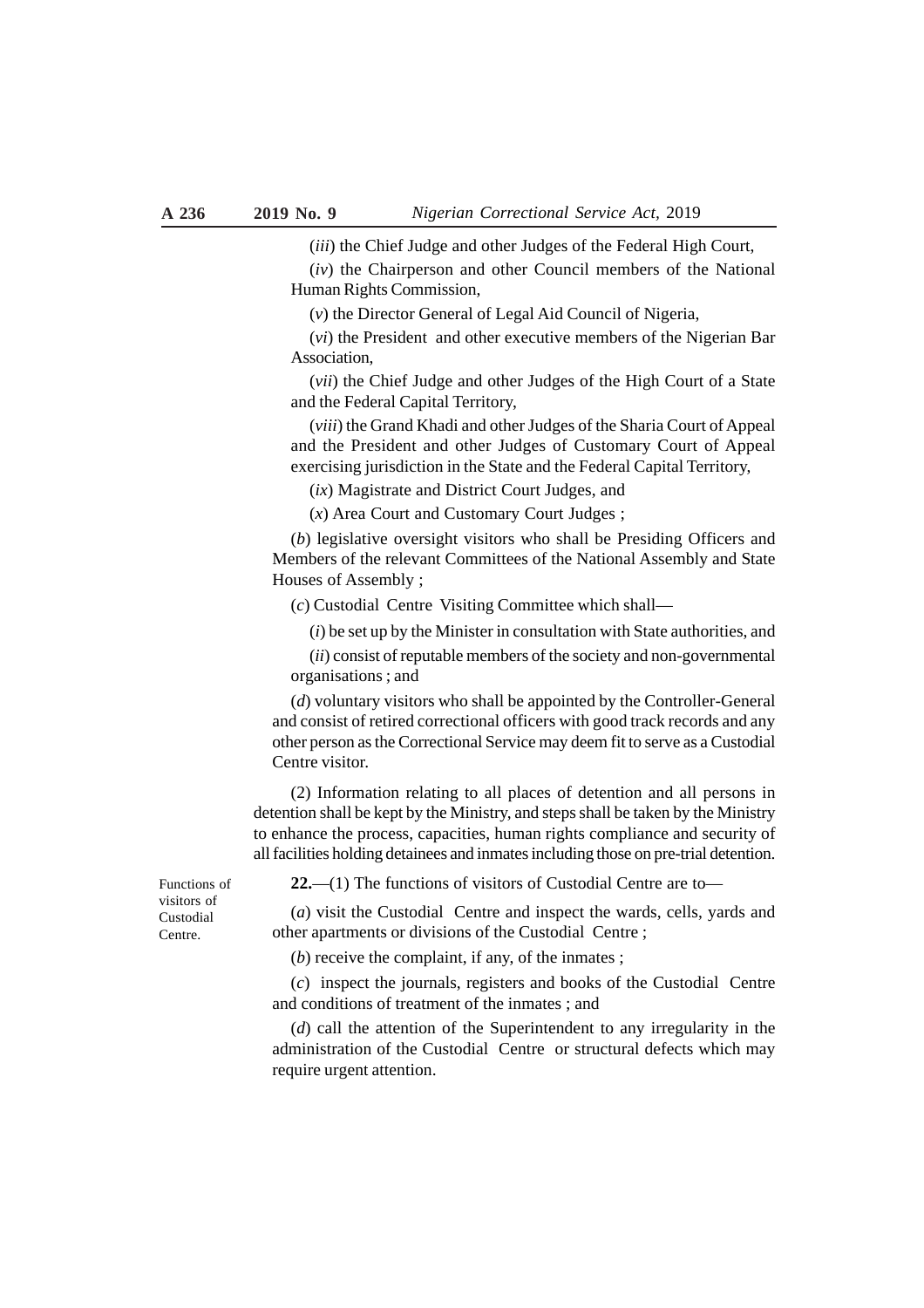(2) With respect to the Custodial Centre Visiting Committee, the Committee shall visit the Custodial Centre at least once in a month between the hours of 9am and 3pm.

**23.**—(1) The Correctional Service shall put in place healthcare services for the promotion and protection of physical and mental health, prevention and treatment of diseases.

(2) The health practitioner shall inspect the Custodial Centre daily and advise the Superintendent, State Controller of Correctional Service or Controller-General as appropriate, on the—

(*a*) quantity, quality, preparation and services of food ;

(*b*) hygiene and cleanliness of the inmates and Custodial Centres ;

(*c*) sanitation, lighting and ventilation of the Custodial Centre ; and

(*d*) suitability and cleanliness of the inmates' clothing and beddings. (3) The Superintendent shall—

(*a*) take immediate steps to give effect to the recommendations ; and

(*b*) if they are not within his competence immediately submit a report to the State Controller.

(4) The Correctional Service shall establish a health centre and deploy at least one medical doctor in all main Custodial Centres.

(5) Where there is no medical officer appointed for a Custodial Centre, the functions of the medical officer shall be performed by the medical officers in the Civil Service of the Federation or a State as may be directed by the Minister of Health or the Commissioner of Health, as the case may be.

(6) The Minister of Health, with the concurrence of the State Commissioner of Health, may authorise a health personnel in the Civil Service of a State to attend to matters pertaining to general sanitation in a Custodial Centre and assist the medical officer.

**24.**—(1) Where it appears to the Superintendent that an inmate undergoing imprisonment or under sentence of death is of unsound mind, he shall report the matter to the State Controller of Correctional Service who—

(*a*) shall appoint two or more qualified health practitioners with requisite mental health qualifications, one of whom shall be a Correctional Centre health practitioner to inquire into the inmate's state of mental health ;

(*b*) may, if deemed necessary, order the removal of the inmate from the Custodial Centre to another Custodial Centre within the State or to the closest mental health centre, where practicable, or any other hospital for appropriate treatment and care ; and

Mental health of inmates.

Healthcare services in Custodial Centres.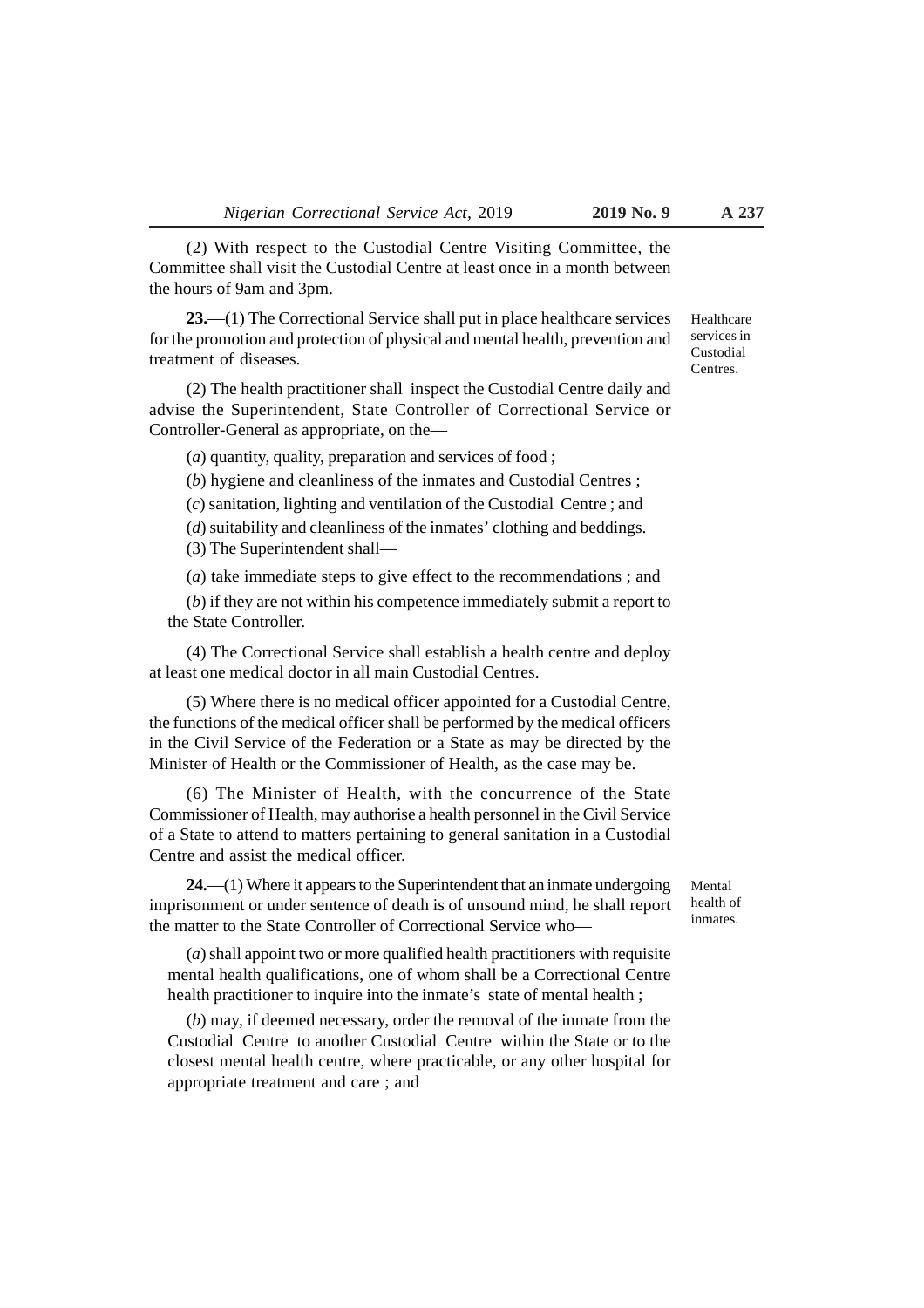(*c*) where an order is required to remove the inmate to a Custodial Centre outside the jurisdiction of the State Controller of Correctional Service, shall report to the Zonal Coordinator or Controller-General, as appropriate.

(2) The health practitioners appointed under subsection (1) shall examine the inmate's mental health status and give their opinion in a written report to the State Controller of Correctional Service not later than two weeks from the receipt of the initial report for submission to the Mental Health Review Board for review and issuance of appropriate certification which shall be forwarded to the Controller-General, the Chief Judge and other relevant authorities.

(3) The Mental Health Review Board referred to under subsection (2) shall be constituted by the Controller-General on the recommendation of the State Controller of Correctional Service and other appropriate State authorities in all the States of the Federation and the Federal Capital Territory with membership of, at least one—

(*a*) psychiatrist who shall be the head of the Board ;

(*b*) representative of Federal or State Psychiatric Hospitals within the State or geo-political zone ;

(*c*) clinical psychologist ;

(*d*) social worker ; and

(*e*) medical personnel from the Custodial Centre .

(4) Where an inmate into whose soundness of mind an inquiry has been made under subsection (1) (a) is under sentence of death, the following provisions shall apply—

(*a*) the Superintendent shall, as soon as possible, report the circumstances to the relevant authority who, on receipt of the report, shall order the execution of the sentence to be suspended until the report of the Mental Health Review Board has been received ; and

(*b*) if the inmate is certified to be of unsound mind, the relevant authority shall order the execution of the sentence of death to be stayed and may, by order in writing, direct the Superintendent to send the inmate to a suitable mental health hospital.

(5) Where an inmate not under a sentence of death is certified to be of unsound mind under subsection (2), the following provisions shall apply—

(*a*) the Controller-General shall, in writing, direct the State Controller of Correctional Service to remove the inmate to a suitable mental health hospital ;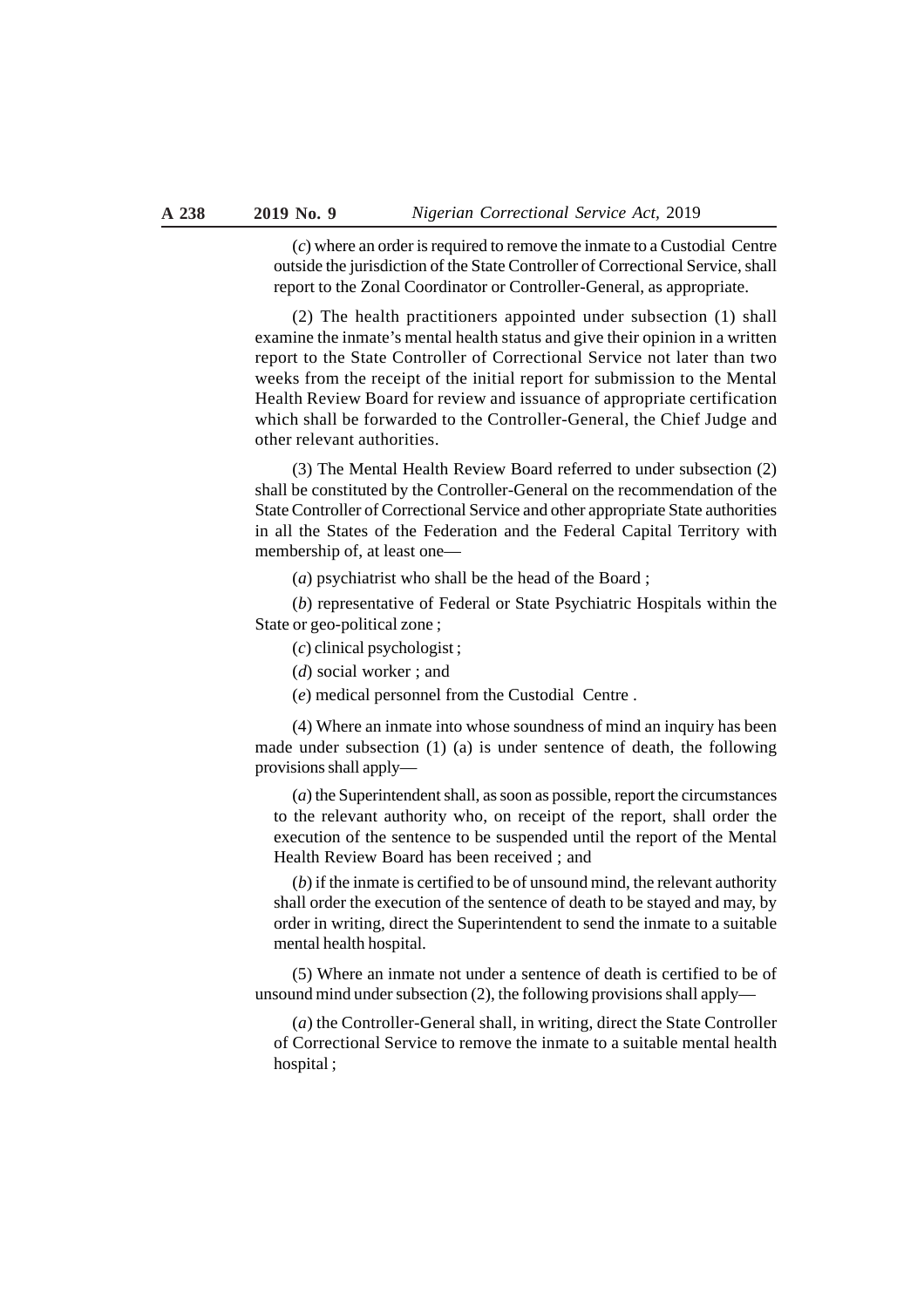(*b*) the inmate shall, pursuant to a directive made under paragraph (*a*) and subject to the mental health laws, be detained until he is certified by the Mental Health Review Board to be of sound mind or until the expiration of the sentence, whichever occurs first ;

(*c*) if the inmate is certified to be of sound mind, the Controller-General shall, in writing, direct that the inmate be moved to the Custodial Centre to serve the remaining part of the sentence ; and

(*d*) if the inmate is still detained in a mental health hospital when the sentence of imprisonment is about to be determined, the officer in charge of the mental health hospital shall give such information as may be necessary under the mental health laws to consider the question of whether the inmate shall be detained under those laws as a person of unsound mind till the date of the determination of the sentence.

**25.**—(1) The State Controller of Correctional Service, or in an emergency, the Superintendent, may, on certification by the medical officer, direct the removal of the inmate to a hospital if—

(*a*) the inmate confined in a Custodial Centre is seriously ill ; and

(*b*) there is no suitable accommodation within the Centre.

(2) All reasonable precautions shall be taken by the Custodial Centre and medical officers of a hospital to prevent the escape of the inmates transferred there for treatment.

 (3) The Custodial Centres may take such measures for preventing the escape of inmates as may be necessary, including insisting on having the inmate within sight at all times.

(4) Where, in view of the gravity of the offence for which an inmate is in custody or for any other reason, the Superintendent considers it desirable to take special measures for the security of the inmate under treatment in a hospital—

(*a*) the Superintendent may—

(*i*) assign at least two fit and proper persons to be in charge of the inmate, one of whom shall always be with the inmate day and night, or

(*ii*) place the inmate under supervision of other security personnel ; and

(*b*) any person or security personnel, in whose charge an inmate has been placed under paragraph (*a*) shall be—

(*i*) vested with full power and authority to take all necessary steps to prevent the inmate from escaping, and

Removal of sick inmates to the hospital.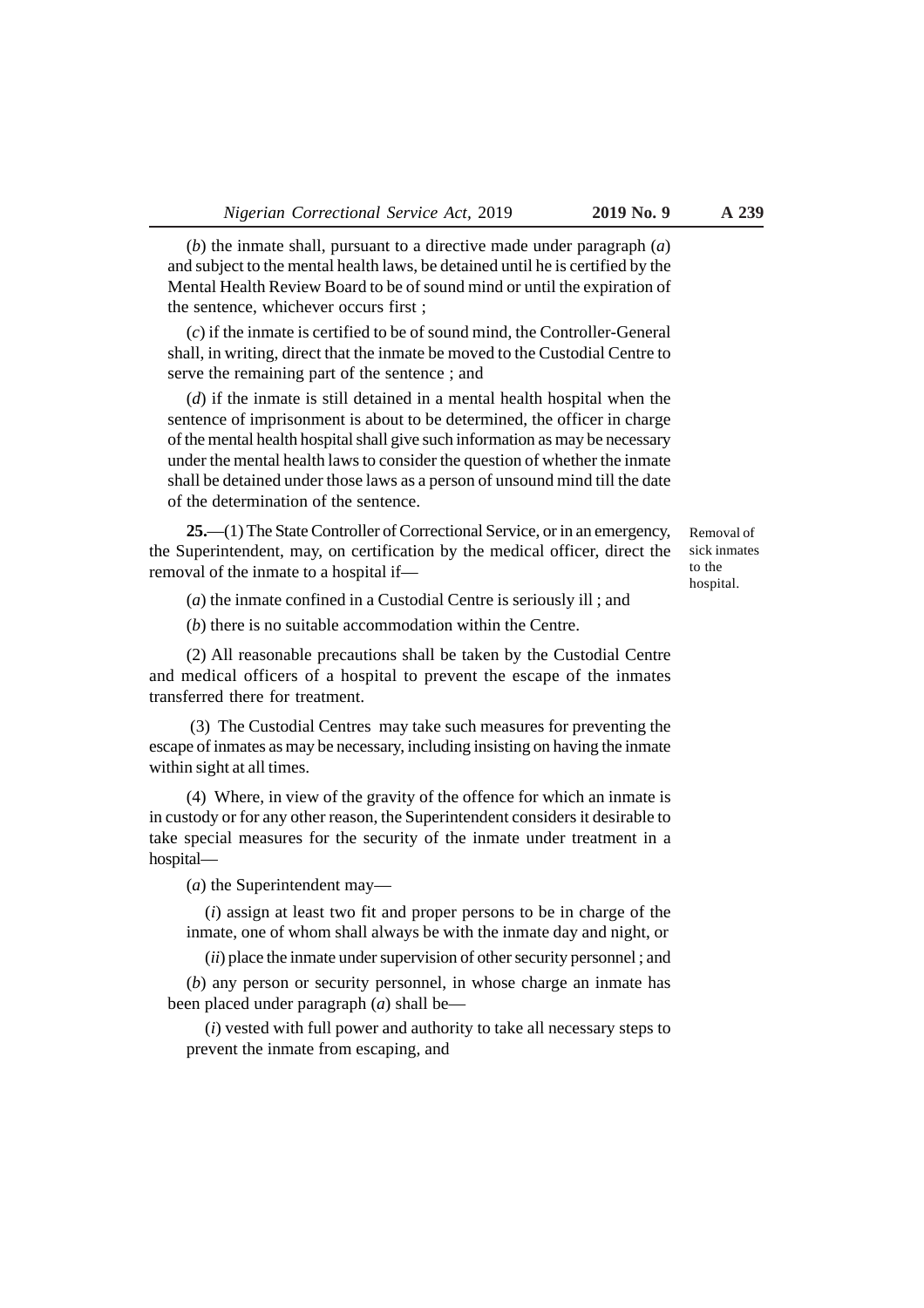(*ii*) responsible for the inmate's safe custody until the inmate is handed over to the Superintendent on discharge from the hospital or until the sentence expires, whichever occurs first.

(5) The powers conferred on officers of State authorities under this section shall not be exercised except with the consent of—

(*a*) the State authority in question ; or

(*b*) such other person or authority to whom the power to exercise such functions has been conferred.

(6) A medical officer who falsely certifies an inmate for any reason as required under subsection (1), shall appropriately be sanctioned.

Correctional **Officers** Reward Fund.

**26.—**(1) There is established the fund (in this Act referred to as "the Correctional Officers' Reward Fund") into which shall be paid all fines and forfeitures inflicted upon correctional officers for offences against discipline under regulations or standing orders made under this Act.

(2) The Correctional Officers' Reward Fund shall be—

(*a*) administered by the Controller-General in accordance with regulations made under this Act ; and

(*b*) applied for the purposes of—

(*i*) rewarding correctional officers for extra or special service such as gallantry, long or meritorious service,

(*ii*) providing comforts, convenience and privilege for correctional officers which are not chargeable on the general revenues of the Federation, and

(*iii*) paying any compassionate gratuity which may be granted pursuant to regulations made under sections 11 and 33 to the next of kins or, in his absence, to a member of the immediate family of the deceased correctional officer.

(3) There shall be a hazard allowance for officers deployed to serve in high-risk operations or difficult environments which shall—

(*a*) be reviewed within a period not exceeding three years ;

(*b*) constitute 50% of the officer's basic salary which is applicable in cases of serious bodily injury ; and

(*c*) constitute 100% of the officer's basic salary which is applicable in cases of fatality and payable to the officer's next of kin.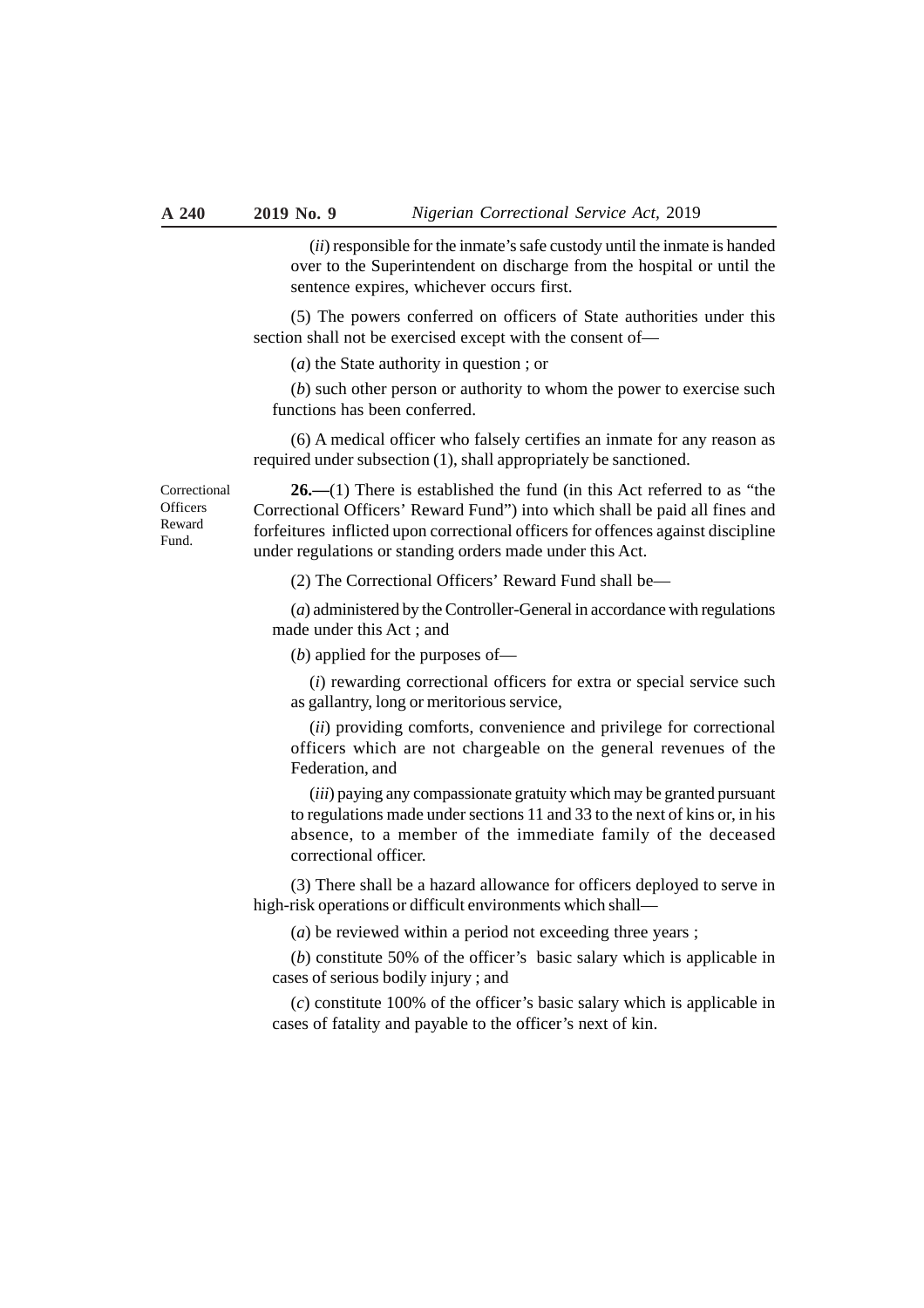(4) There shall be consideration for the children of an officer who suffers from serious bodily injury or who dies as stated in subsection (3) (*b*) and (*c*), and such children shall be allowed to remain in school until after one year period with the possibility of an extension for a few months, if the child is allowed to complete the school year.

**27.**—(1) There is established, for the Correctional Service, the training institutions, command schools and colleges.

(2) Every staff, on recruitment, shall be trained for a minimum of six months before deployment.

(3) The Correctional Service Staff College or Academy shall take all necessary steps to be upgraded to a degree awarding institution in penal administration and other related courses.

(4) Every staff shall attend and complete, with satisfactory performance, all mandatory courses stipulated for career progression in the Correctional Service.

(5) Training programmes shall be conducted regularly to enhance staff performance and efficiency.

(6) Staff on training shall be—

(*a*) provided accommodation and feeding ;

(*b*) paid transport allowance ; and

(*c*) paid such other allowances prescribed under the Public Service Rules.

**28.**—(1) There shall be provided monitoring devices to protect, control and safeguard correctional activities, including observatory towers, double perimeter walls, close circuit television, body scanners, e-monitoring devices, electrically activated alarm systems and other instruments of restraint.

(2) The Correctional Service shall establish and maintain a fully equipped armed squads, intelligence and investigation unit to enhance security, surveillance, monitoring, intelligence gathering and protection.

(3) In deploying the facilities under subsection (1), priority shall be given to the security requirements of maximum security custodial centres.

**29.**—(1) A person commits an offence if he—

(*a*) brings, throws or introduces into a Correctional Centre, gives to or takes from an inmate, any alcoholic beverage, tobacco, intoxicating or poisonous drug or prohibited article ;

(*b*) communicates or attempts to communicate with an inmate without permission of the Superintendent ;

Acts detrimental to the security of Custodial Centres.

Security of Custodial Centres.

Staff training.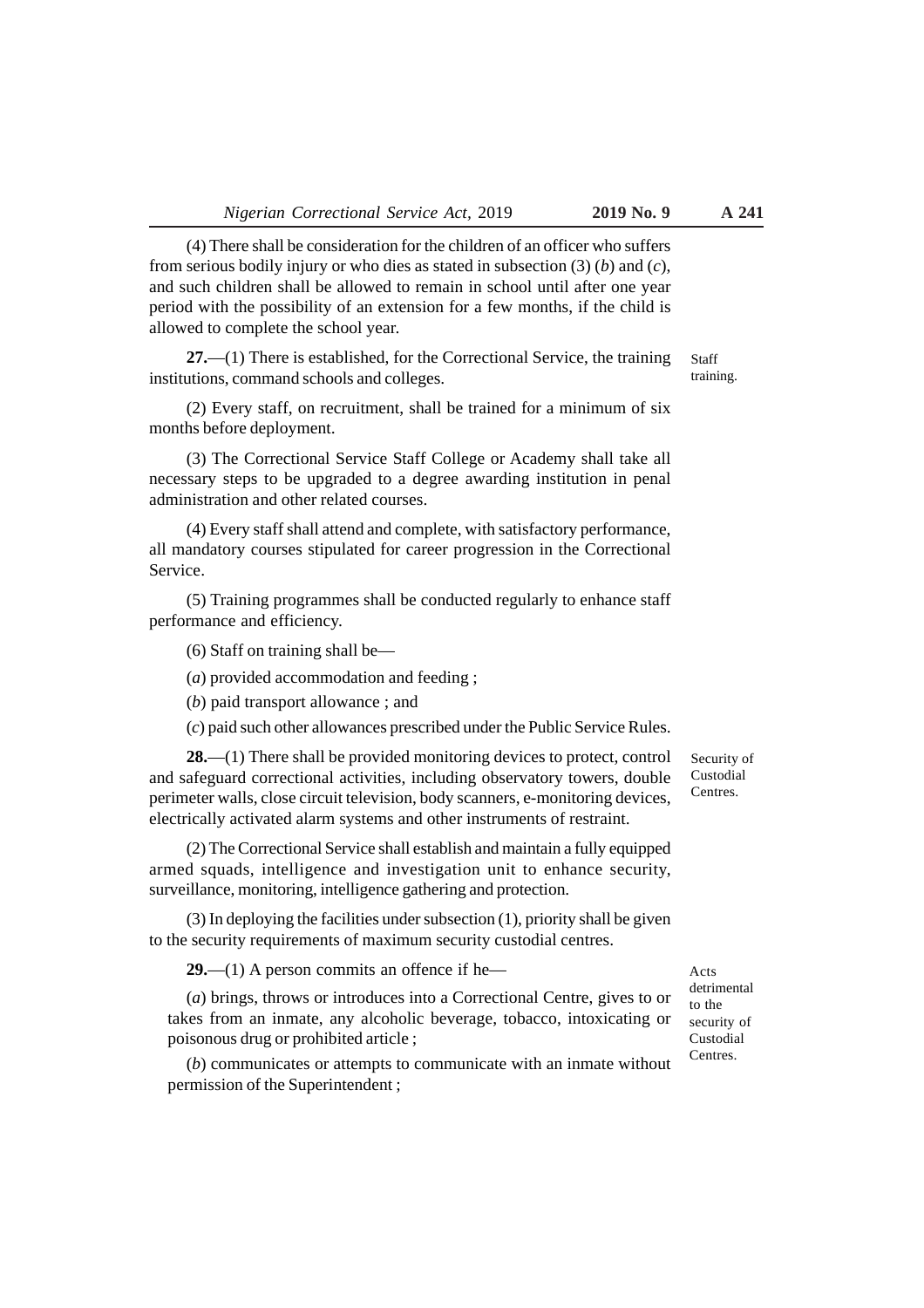(*c*) procures or facilitates the procurement of communication devices for an inmate or makes conversation or aids the making of conversation through mobile phone and other devices to an inmate other than as provided in the Correctional Standing Orders and other related correctional policies ;

(*d*) is found in possession of any article which has been supplied to a correctional officer for the discharge of his duty or any other Correctional Centre property and fails to account satisfactorily for his possession of the article, or without due authority purchases or receives any property from a correctional officer, aids or abets a correctional officer to conceal or dispose of any property ;

(*e*) by any means directly or indirectly, procures or attempts to procure or persuade an inmate to desert, aids, abets or is an accessory to the desertion by an inmate, or having reason to believe that an inmate is a deserting inmate harbours that person or aids in the inmate's concealment or rescue;

(*f* ) directly or indirectly instigates, commands, counsels or solicits any mutiny, sedition or disobedience to a lawful command of a senior correctional officer by a correctional officer, or maliciously endeavours to seduce any correctional officer from his allegiance or duty ;

(*g*) knowingly harbours in his house or land or knowingly employs any person under sentence of imprisonment who is at large ; or

(*h*) interferes with an inmate working outside the Correctional Centre or allows such an inmate to enter a house, yard or other premises, unless it is at the request of the Correctional Officer and other person in charge of the inmate, or assist such an inmate to be absent or neglect his work.

(2) Any person who commits an offence under subsection (1)—

(*a*) paragraphs (*a*) and (*h*), is liable on conviction to a fine not exceeding N<sub>1</sub>,000,000 or imprisonment for a term not exceeding 12 months, or both;

(*b*) paragraphs (*b*), (*c*), (*e*) and (*g*), is liable on conviction to a fine not exceeding N3,000,000 or imprisonment for a term not exceeding three years or both ;

(*c*) paragraph (*d*), is liable on conviction to a fine not exceeding N2,000,000 or imprisonment for a term not exceeding two years or both ; and

(*d*) paragraph (*f* ), is liable on conviction to a fine not exceeding N5,000,000 or imprisonment for a period not exceeding four years, or both ;

(3) The correctional officer may arrest such person and hand him over as soon as practicable to a police officer, who shall proceed as if the offence had been committed in his presence.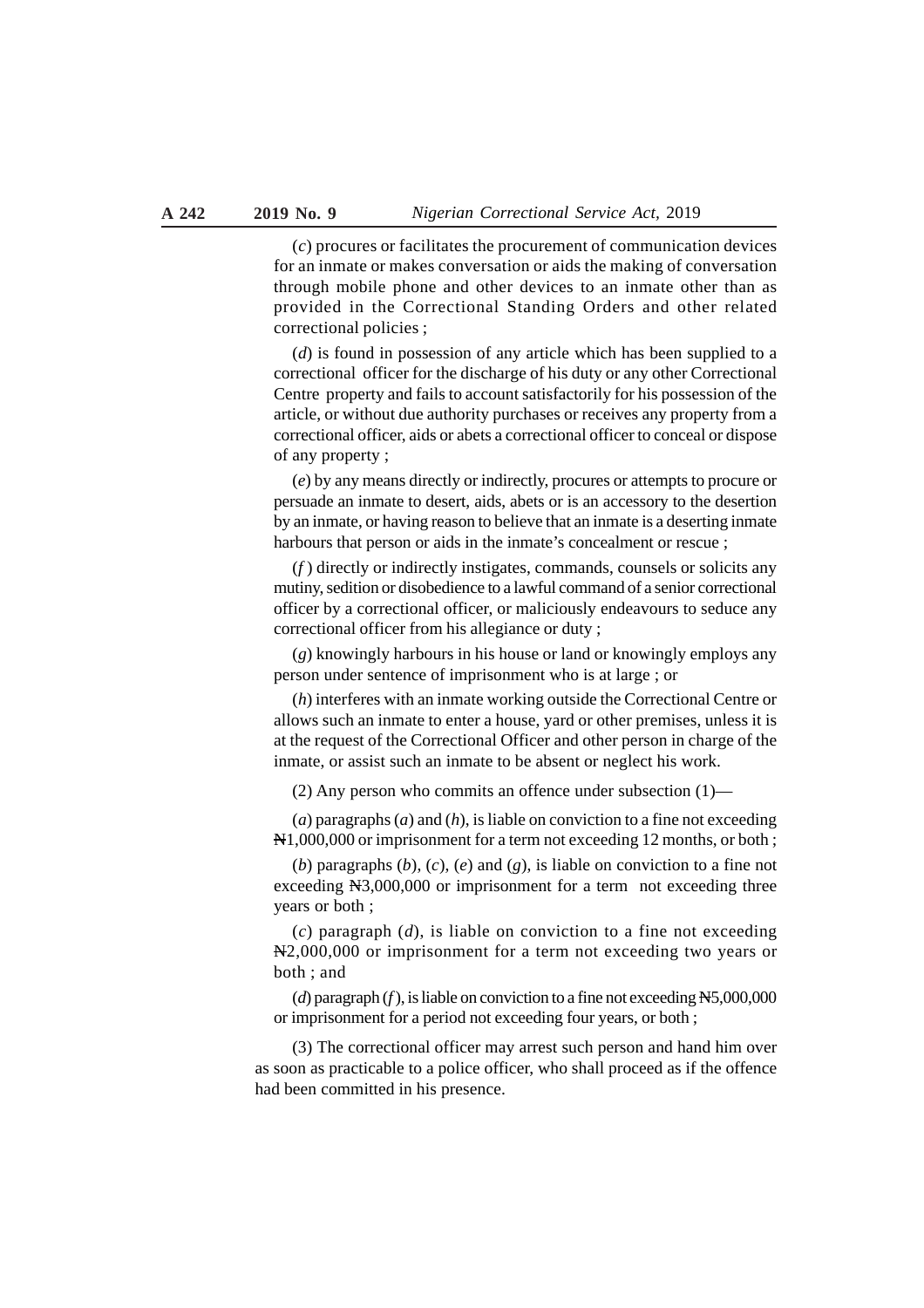**30.**—(1) There shall be for the Correctional Service funds appropriated for inmates' feeding as provided by the Government.

(2) Subject to subsection (1), the cost of feeding reviewed at a period not exceeding five years from the date of last review or as the national economic circumstance permits.

(3) There shall be the provision of basic needs to meet the minimum standards for the treatment of inmates which includes accommodation, feeding, potable water, hygiene, sewage disposal, clothing and toiletries.

(4) The Controller-General shall be provided with the funds and other resources to meet these minimum requirements under subsection (3).

**31.**—(1) A correctional officer from whose lawful custody an inmate escapes, commits an offence unless he has taken adequate measures at all times to prevent such escape, and the burden of proving that such adequate measures were taken in the case lies on the correctional officer concerned.

(2) Where the person who escaped from the custody of a correctional officer is under a sentence of death or imprisonment for life or is charged with or has been detained on suspicion of having committed an offence punishable with death or imprisonment for life, the correctional officer concerned, if found culpable, commits a felony and shall be prosecuted.

**32.**—(1) The officer in charge of a custody shall immediately report every death to the State Controller of Correctional Service for further communication to the Controller-General.

(2) Where an inmate dies or suffers serious bodily injury, the State Controller of Correctional Service shall—

(*a*) investigate the incident and notify the next of kin, the police and the court ; and

(*b*) report to the Controller-General who shall inform the Minister.

(3) An inquest shall be instituted in all cases of deaths in custody to ascertain the nature and circumstances of the death.

(4) Where the investigation reveals that the injury or death was caused by the negligence or unlawful action of a correctional officer the—

(*a*) correctional officer shall be suspended and handed over for prosecution ;

(*b*) officer's immediate supervising officer shall be sanctioned ; and

(*c*) Correctional Service shall—

(*i*) pay appropriate compensation as may be determined by the panel of inquiry or a court of competent jurisdiction to the victim or the family of the victim whichever is applicable, and

Inmates serious bodily injury and death in custody.

Inmates ration and welfare.

Escape of an inmate.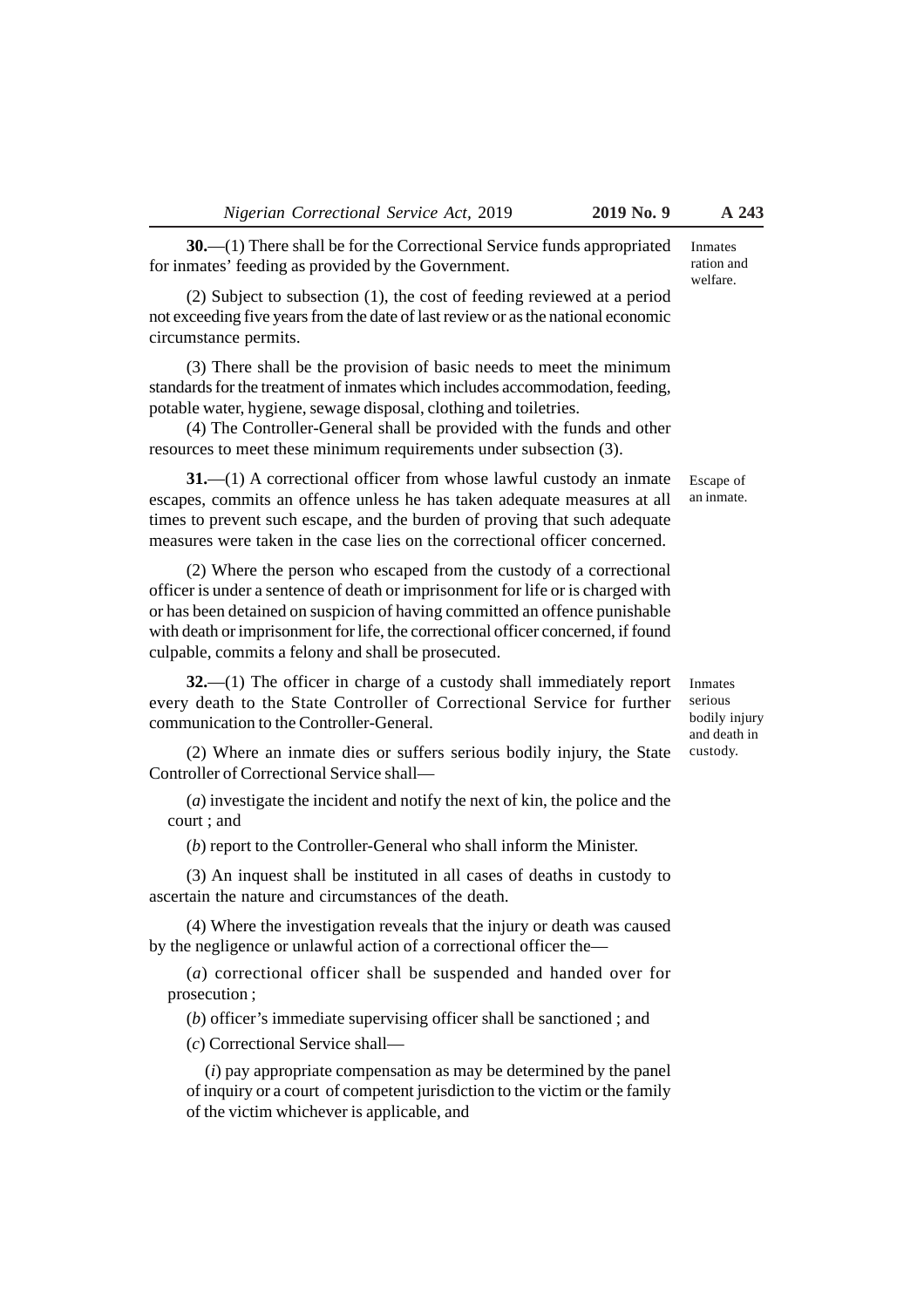(*ii*) cover the cost of all hospital and associated expenditure and, in the case of death, all expenditure related to burial rites as may be determined by the panel of inquiry or a court of competent jurisdiction.

**33.—**(1) The Controller-General shall, for the purpose of carrying into effect the provisions of this Act, make—

(*a*) regulations with respect to the organisation and administration of correctional facilities ;

(*b*) standing orders for the good order, discipline and welfare of staff and inmates ; and

(*c*) any other administrative action as may be necessary for the effective implementation of the provisions of this Act.

(2) In relation to subsection (1), specialised civil society groups may provide technical and advisory support to the Controller-General.

**34.**—(1) There shall be a provision of separate facilities for female inmates in all States of the Federation.

(2) The Correctional Service shall provide all necessary facilities to address the special needs such as medical and nutritional needs of female inmates, including pregnant women, nursing mothers and babies in custody.

(3) Subsection (2) includes the provision of a crèche in every female Custodial Centre for the wellbeing of babies in custody with their mothers, and prenatal, antenatal health care and sanitary provisions for female inmates.

(4) All female inmates shall undergo pregnancy tests on the first day of admission or as soon as possible but not exceeding 14 days from the date of admission, and where the test is positive, the inmate shall be provided with the necessary medical care and support.

(5) Where a female inmate is found to be pregnant while in custody, an investigation, including DNA analysis, where needed, shall be conducted to ascertain who is responsible and the perpetrator shall be prosecuted.

(6) Notwithstanding the provisions of subsection (3), babies shall not remain in custodial facilities beyond 18 months, after which such babies shall be handed over to the families of the inmates, in the absence of which they shall be taken to designated welfare centres.

**35.**—(1) Young offenders shall not be kept in adult custodial facilities.

(2) The Correctional Service shall establish separate male and female borstal training institutions for juvenile offenders in all the States of the Federation and their treatment, including rehabilitation, shall be the underlying principle for the custody.

Power to make Regulations and standing orders.

Female inmates.

Juvenile offenders.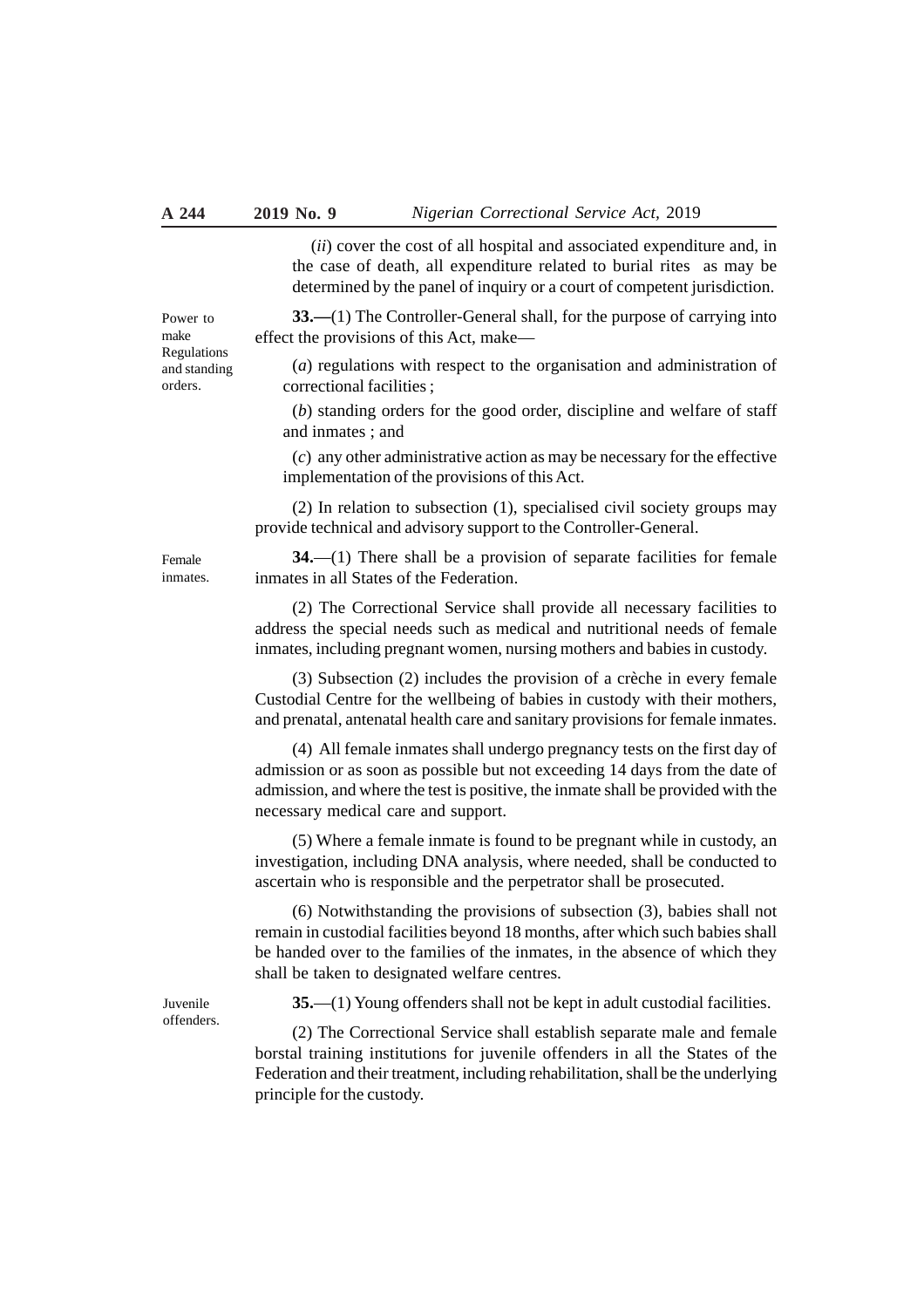(3) The facilities established under subsection (2) shall serve as rehabilitation and correctional centres for the purpose of processing, confinement and treatment of juveniles and young offenders.

**36.**—(1) Where any action, prosecution or other proceeding is commenced against any person for any act done in pursuance or execution or intended execution of any Act, law, public duty or authority, or in respect of the alleged neglect or default in the execution of the Act, law, duty or authority, the provisions of subsection (2) shall have effect.

(2) The action or proceeding under subsection (1)—

(*a*) shall not lie or be instituted unless it is commenced within three months after the act, neglect or default complained of, or in case of a continuance act of damage or injury, within three months after the damage or injury cessation of the act ; and

(*b*) if it is at the instance of any person for causes arising while such person was a convicted inmate, may be commenced within three months after the discharge of such person from custody.

(3) Without prejudice to the powers of the Attorney-General of the Federation, the legal officers employed by the Correctional Service shall provide legal representation and advice to the Correctional Service on all matters, including those applicable to subsections (1) and (2), as may be required.

(4) Without prejudice to subsection (3) the Correctional Service may engage the services of other lawyers outside the Correctional Service.

#### PART II—NIGERIAN NON-CUSTODIAL SERVICE

**37.**—(1) The Nigerian Non-Custodial Service is responsible for the administration of non-custodial measures, including—

(*a*) community service ;

(*b*) probation ;

(*c*) parole ;

(*d*) restorative justice measures ; and

(*e*) any other non-custodial measure assigned to the Correctional Service by a court of competent jurisdiction.

(2) There shall be the National Committee on Non-Custodial Measures to be appointed by the President and constituted by the National Assembly.

Nigerian Non-Custodial Service.

Legal action against Correctional Service.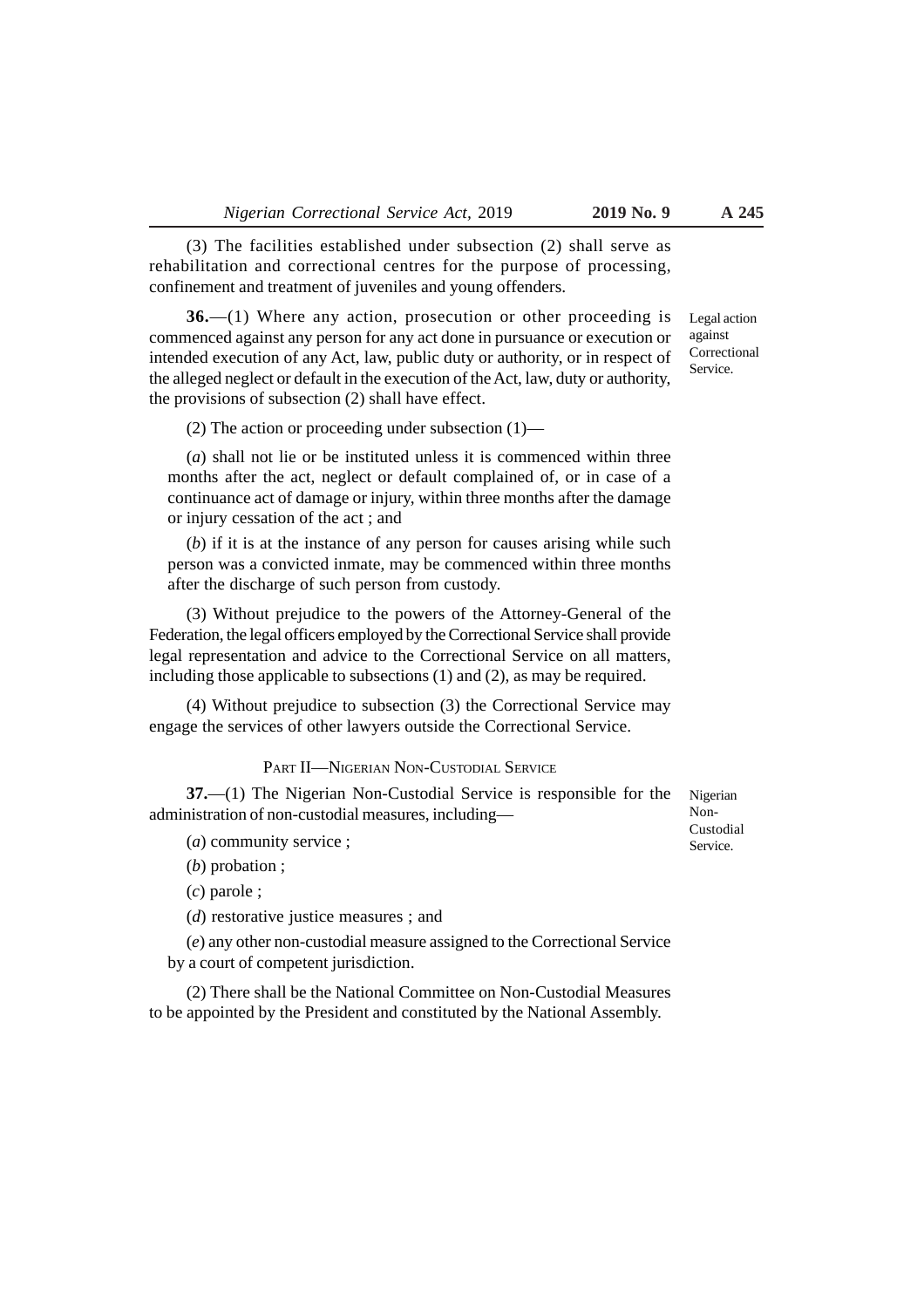(3) The National Committee on Non-Custodial Measures shall consist of—

(*a*) the Controller-General ;

(*b*) Deputy Controller-General in charge of Non-Custodial Service ;

(*c*) a retired High Court Judge ;

(*d*) the Director of Social Welfare, Federal Ministry responsible for youth and sports ;

(*e*) the Director of Youths, Federal Ministry responsible for youth and sports ;

(*f* ) the Inspector-General of Police or his representative, not below the rank of Commissioner ;

(*g*) a representative from the—

(*i*) Ministry responsible for interior, not below the rank of a Deputy Director:

(*ii*) Ministry of Justice, not below the rank of a Deputy Director ; and (*iii*) Administration of Justice Monitoring Committee ; and

(*h*) three representatives of non-governmental organisations working in the relevant sector.

(4) The Chairperson and members of the National Committee on Non-Custodial Measures shall serve for a term of four years, renewable for another term of four years and no more.

(5) The National Committee on Non-Custodial Measures shall establish the Technical Committees on—

(*a*) Parole ;

(*b*) Probation ;

(*c*) Community Service ;

(*d*) Restorative Justice Measures ; and

(*e*) any other thing as may be determined by the National Committee on Non-Custodial Measures.

**38.**—(1) The National Committee on Non-Custodial Measures shall—

(*a*) co-ordinate the implementation of non-custodial measures with the Judiciary and other relevant agencies ;

(*b*) monitor and propose measures for effective operation of non-custodial measures ;

The Functions of National **Committee** on Non-Custodial Measures.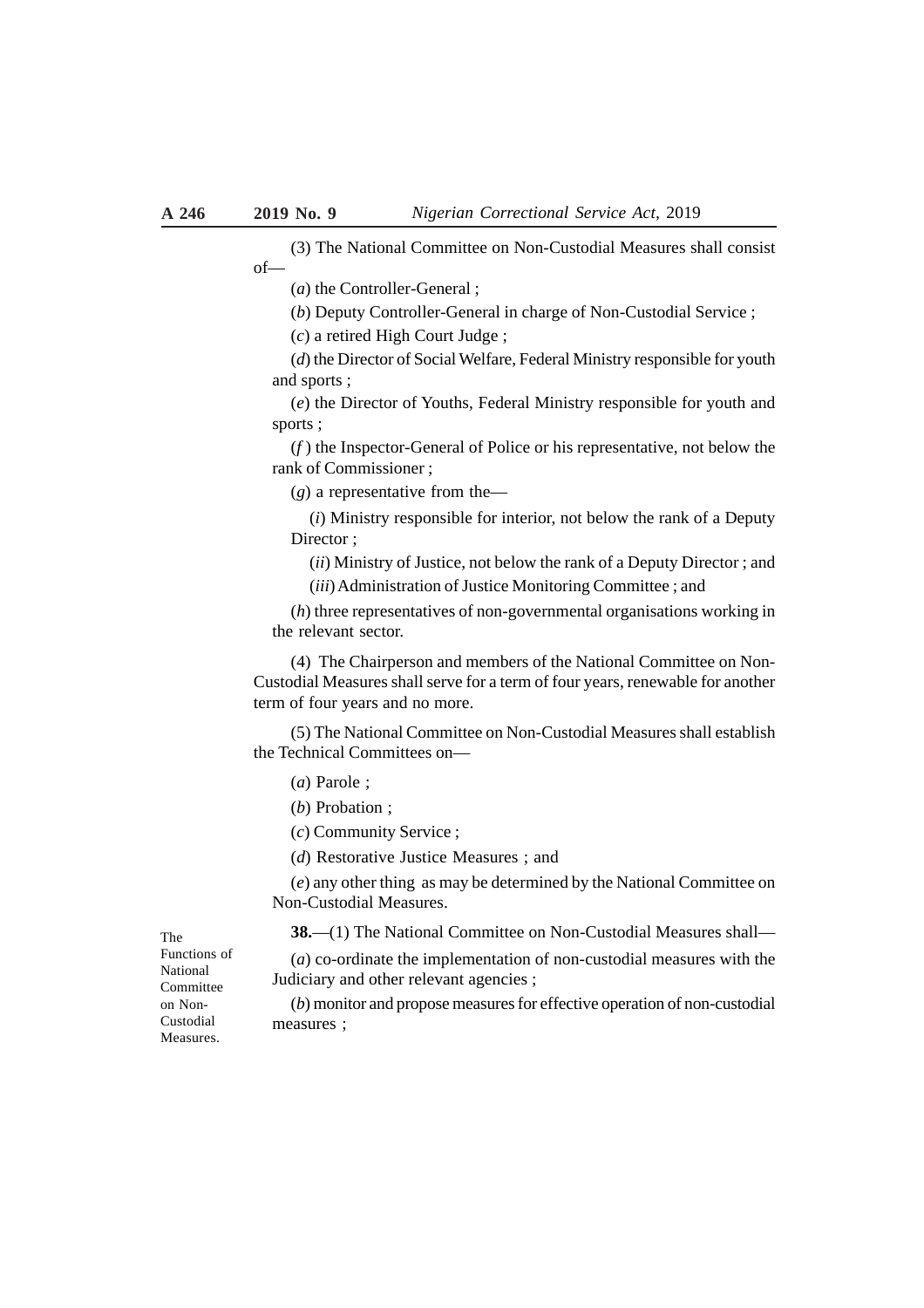(*c*) receive and consider any complaint or view from the offenders, victims and affected communities, and make recommendations, where possible, on the nature of non-custodial measures; and

(*d*) perform any other function required for the proper implementation of this Act.

(2) The Controller-General shall, in consultation with State and Federal Capital Territory Authority, and with the approval of the National Committee on Non-Custodial Measures, appoint State Committees on Non-Custodial Measures.

(3) The functions of the State and Federal Capital Territory Committees shall align with those of the National Committee on Non-Custodial Measures.

(4) The proposal stated in subsection (1) (*b*) shall be made available to—

(*a*) the Controller-General ;

(*b*) the Chairperson of the Administration of Criminal Justice Monitoring Committee ;

(*c*) the Minister of Justice ;

(*d*) the Minister responsible for social welfare ; and

(*e*) any other body as may be determined by the National Committee on Non-Custodial Measures.

**39.** The Controller-General shall make regulations prescribing—

Regulations and Guidelines.

(*a*) the duties of the supervising officer for each of the non-custodial measures stated in section 37 ; and

(*b*) any other matter that is necessary for the proper implementation of this Act.

**40.** The Controller-General shall administer the parole process, including— Parole.

(*a*) the appointment of members of the parole board ;

(*b*) supervision of parolees ;

(*c*) rehabilitation of the parolees ;

(*d*) administration of the designated parole facilities ; and

(*e*) taking any other step for the proper implementation of this provision and other non-custodial measures.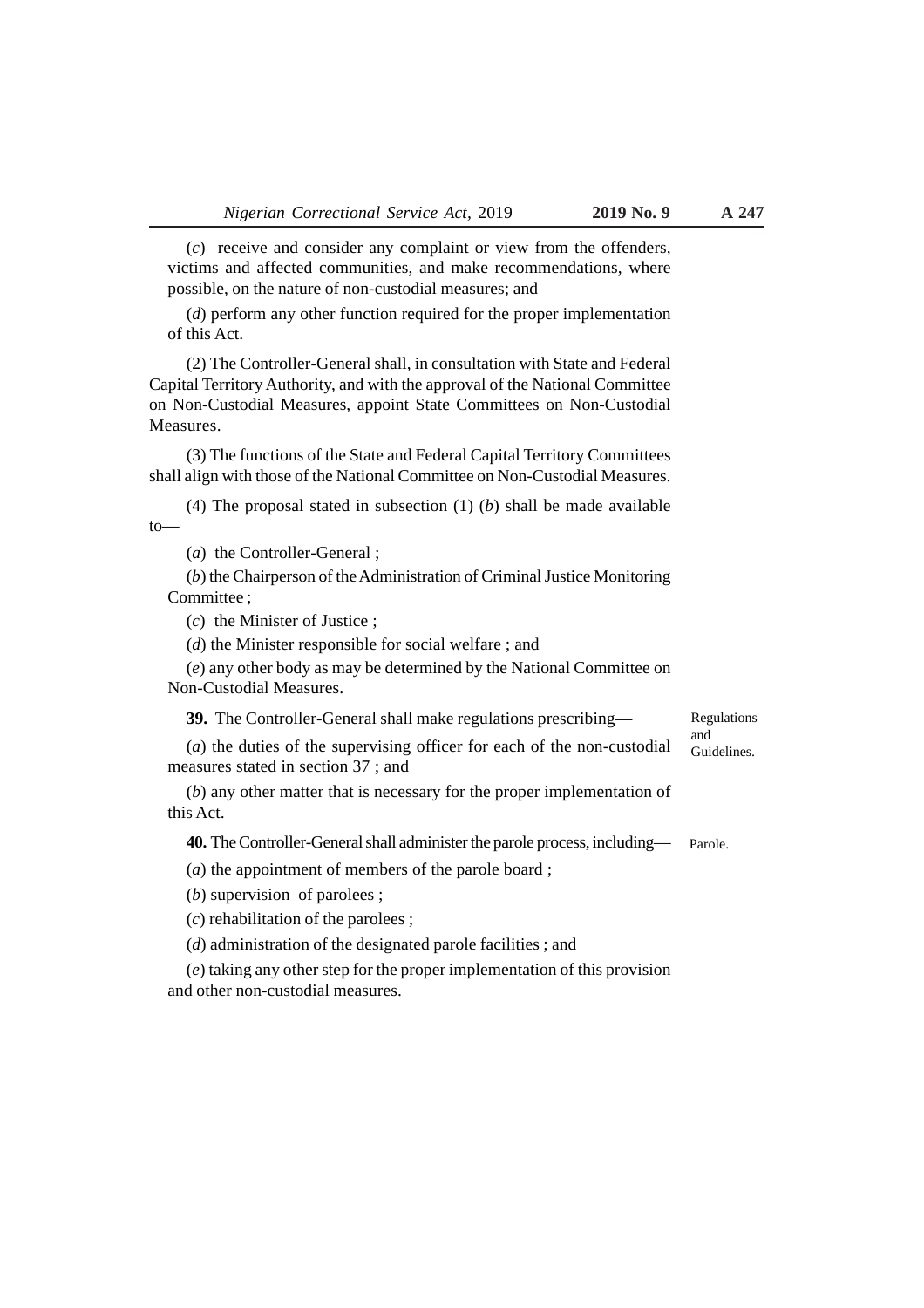| A 248                               | 2019 No. 9                                                                                            | Nigerian Correctional Service Act, 2019                                                                                                                                                                                         |  |  |
|-------------------------------------|-------------------------------------------------------------------------------------------------------|---------------------------------------------------------------------------------------------------------------------------------------------------------------------------------------------------------------------------------|--|--|
| Probation.                          | 41. The probation services includes the—                                                              |                                                                                                                                                                                                                                 |  |  |
|                                     |                                                                                                       | (a) production of pre-sentencing report;                                                                                                                                                                                        |  |  |
|                                     | $(b)$ supervision of convicts on probation order as assigned by a court of<br>competent jurisdiction; |                                                                                                                                                                                                                                 |  |  |
|                                     | offender; and                                                                                         | $(c)$ production of pre-release report to facilitate reintegration of the                                                                                                                                                       |  |  |
|                                     |                                                                                                       | $(d)$ provision of any other support service as may be required.                                                                                                                                                                |  |  |
| Community<br>Service.               |                                                                                                       | $42$ . $-$ (1) The Controller-General shall-                                                                                                                                                                                    |  |  |
|                                     |                                                                                                       | (a) appoint supervisors to monitor those sentenced to community service;                                                                                                                                                        |  |  |
|                                     | order; and                                                                                            | $(b)$ receive regular reports from supervisors, indicating a number of<br>completed community service and status of compliance with the court                                                                                   |  |  |
|                                     |                                                                                                       | $(c)$ report all cases of non-compliance submitted to him by the designated<br>community service supervisors to the appropriate court for action.                                                                               |  |  |
|                                     | service, if eligible.                                                                                 | (2) Notwithstanding the provision of this Act, all offenders serving<br>punishment of imprisonment imposed on them within the last six months before<br>the coming into force of this Act may be allowed to apply for community |  |  |
| Restorative<br>justice<br>measures. | justice measures including-                                                                           | $43$ . $-(1)$ The Controller-General shall provide the platform for restorative                                                                                                                                                 |  |  |
|                                     |                                                                                                       | $(a)$ victim-offender mediation;                                                                                                                                                                                                |  |  |
|                                     |                                                                                                       | $(b)$ family group conferencing;                                                                                                                                                                                                |  |  |
|                                     |                                                                                                       | $(c)$ community mediation; and                                                                                                                                                                                                  |  |  |
|                                     |                                                                                                       | $(d)$ any other mediation activity involving victims, offenders and, where<br>applicable, community representatives.                                                                                                            |  |  |
|                                     |                                                                                                       | (2) The Correctional Service shall liaise with the Court and other relevant<br>agencies in the provision of these measures under subsection (1).                                                                                |  |  |
|                                     |                                                                                                       | (3) Restorative justice services may occur-                                                                                                                                                                                     |  |  |
|                                     | $(a)$ at pre-trial stage;<br>$(b)$ at trial stage;                                                    | $(c)$ during imprisonment; and                                                                                                                                                                                                  |  |  |
|                                     | $(d)$ at post-imprisonment.                                                                           |                                                                                                                                                                                                                                 |  |  |
|                                     | and $(3)$ .                                                                                           | (4) The Correctional Service shall appoint supervisors to monitor the<br>implementation of measures and services stated under subsections (1)                                                                                   |  |  |
|                                     |                                                                                                       |                                                                                                                                                                                                                                 |  |  |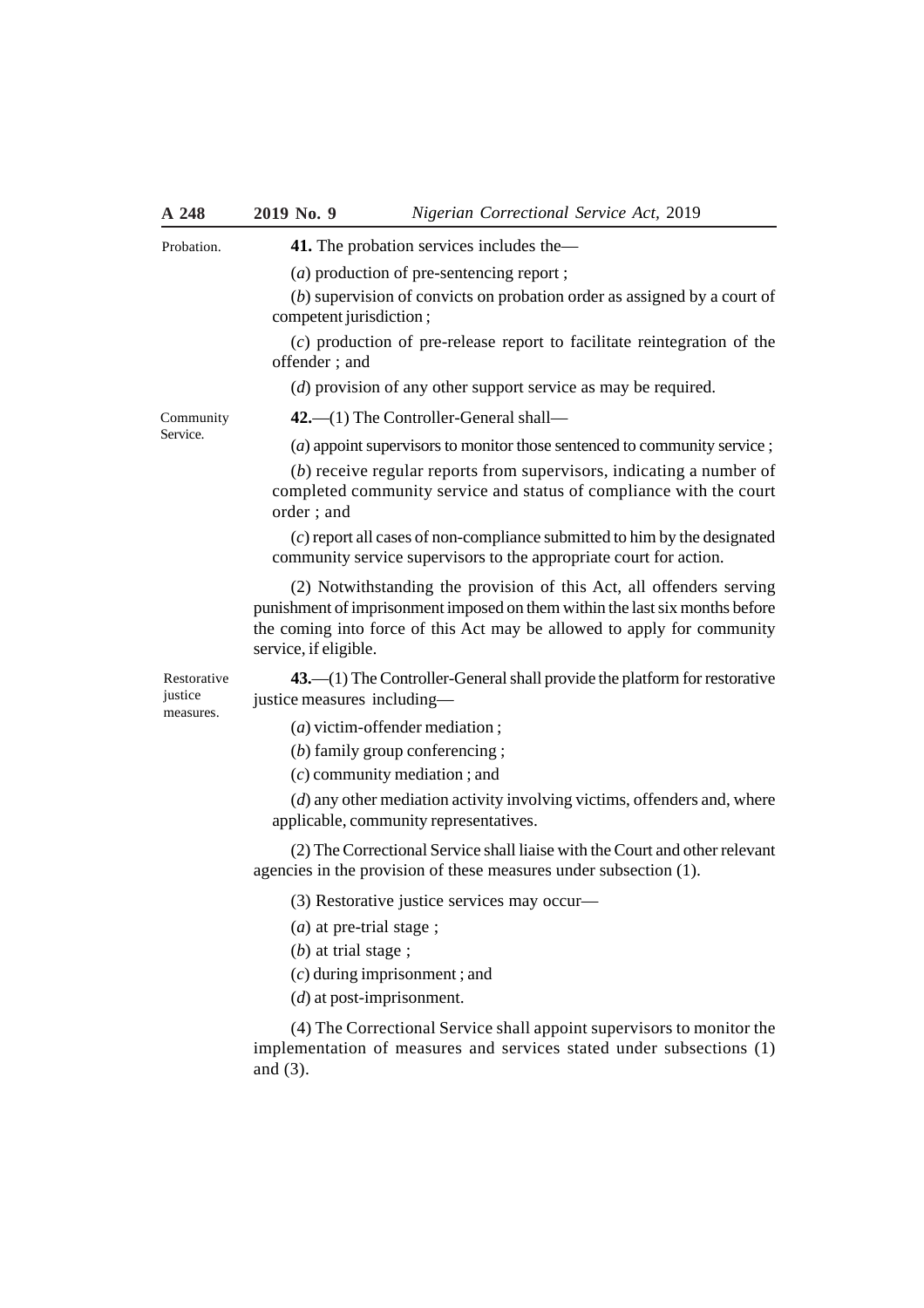**44.** There shall be the Special Non-Custodial Fund to be administered by the National Committee on Non-Custodial Measures into which there shall be paid—

(*a*) such sums as may be provided by the Government of the Federation or a State for payment into the Special Non-Custodial Fund ;

(*b*) such sums as may be paid by way of contribution under or pursuant to the provisions of this Act or any other enactment ; and

(*c*) all sums accruing to the Non-Custodial Service by way of gifts, testamentary disposition, contributions from philanthropic persons or organisations.

**45.—**(1) The Prisons Act Cap P 29 Laws of the Federation of Nigeria, 2004 is repealed.

(2) Without prejudice to section 6 of the Interpretation Act, the repeal of the enactment referred to in subsection (1) does not affect anything done under or pursuant to that enactment.

(3) The saving and transitional provisions set out in the Second Schedule to this Act shall have effect notwithstanding any other provision of this Act.

**46.** In this Act—

"*afflictive nature*" means any circumstance which causes grievous physical or mental suffering, pain or distress ;

"*Chief Judge*" means the Chief Judge of the Federal High Court, the High Court of Federal Capital Territory and a State High Court ;

"*communication device*" means any equipment that aids the analog, digital or wireless transmission of data, including mobile phones, tablets, laptops or bluetooth devices ;

"*Controller-General*" means the Controller-General of the Nigerian Correctional Service ;

"*Correctional Centre*" means a prison or any centre that serves as a place for detention, imprisonment or incarceration aimed at promoting a reformation, rehabilitation and reintegration of inmates ;

"*correctional officers*" means officers of the Nigerian Correctional Service, Nigerian Custodial Service and Nigerian Non-Custodial Service ;

"*Correctional Service*" means the Nigerian Correctional Service established under this Act ;

"*Custodial Center*" is a place where individuals sentenced by the court requiring imprisonment are kept or those remanded in custody by the order

Funding of noncustodial measures.

Repeal of Cap P29 LFN, 2004.

Cap. I23, LFN, 2004.

**Second** Schedule.

Interpretation.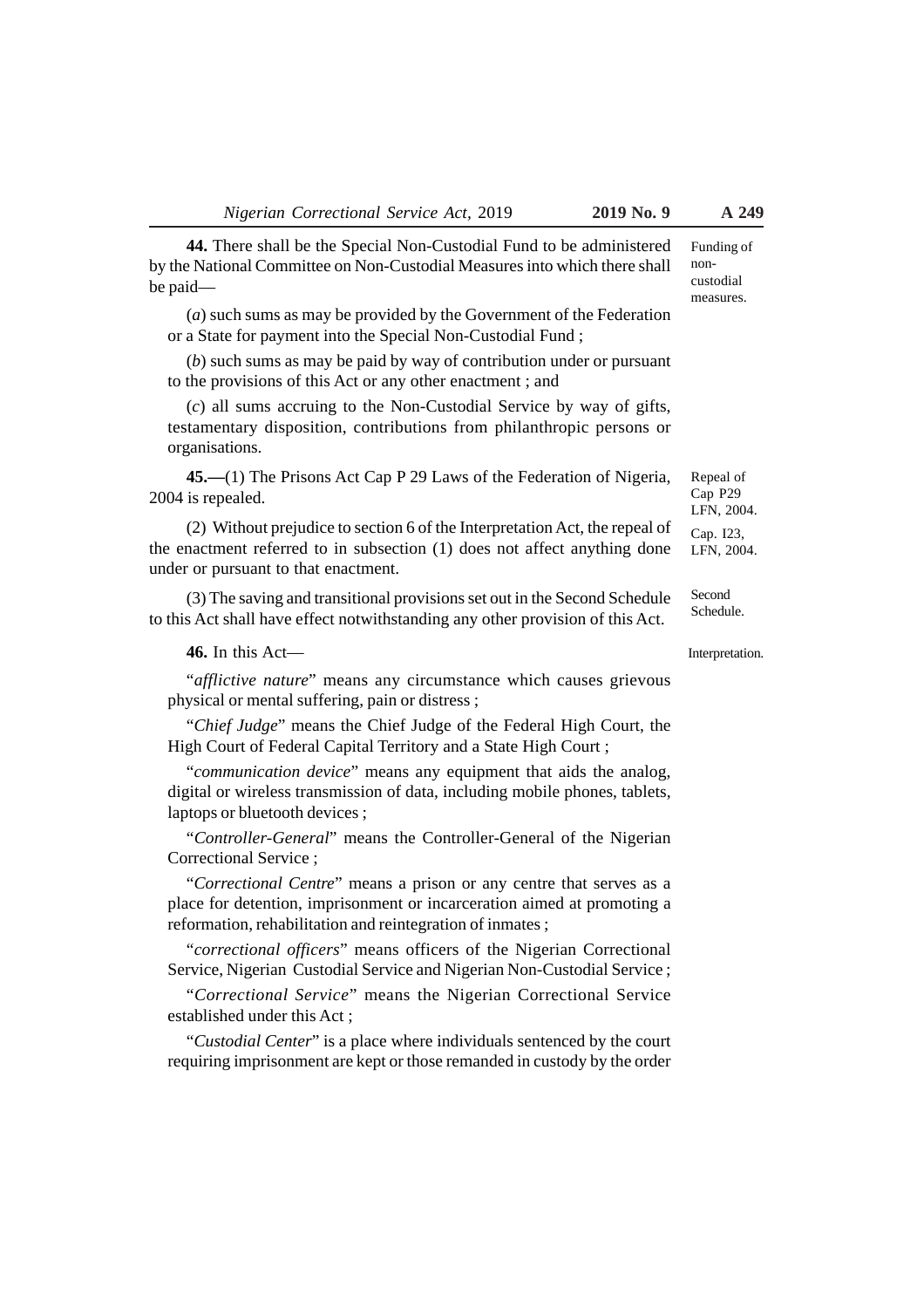of the court are kept, and may be used interchangeably with "*custodial facility*" or

"*custodial officer*" means officer of whatever rank appointed under Part I of this Act;

"*Custodial Service*" is the aspect of the Nigerian Correctional Service that administers or supervises individuals or persons remanded in custody ;

"*function*" includes powers and duties ;

"*inmate*" means any person lawfully committed to custody ;

"*juvenile offender*" means an offender below the age of 18 ;

"*medical officer*", in relation to a Custodial Centre, includes a person directed under this Act to perform the functions of a medical officer in respect of that custodial officer ;

"*Minister*" means the Minister charged with responsibility for the Nigerian Correctional Service ;

"*motorised formation*" includes vehicles to convey inmates, escort officers, armed squad personnel, and back-up vehicles ;

"*non-custodial officer*" means supervisors and other officers appointed to administer non-custodial measures under Part II of this Act ;

"*Non-Custodial Service*" is an aspect of the Nigerian Correctional Service that serves as an alternative to going to a custodial center;

"*Non-Custodial Centres*" means designated centres in the community for the administration of non-custodial measures ;

"*President*" means the President of the Federal Republic of Nigeria ;

"*public holiday*" includes Saturday, Sunday and days officially declared as such ;

"*requisite health facilities*" includes sanitary installations adequate to enable every inmate to comply with the needs of nature when necessary and in a clean and decent manner, adequate bathing and shower installations shall be provided so that every inmate maybe enabled and required to bath or shower as frequently as necessary for health and cleanliness, and drinking water shall be available to every inmate whenever the inmate needs it ;

"*sentence of imprisonment*" means any sentence involving confinement in a prison (whether or not it is combined with labour of any kind) and includes a sentence given by way of communication as well as an original sentence passed by Court ;

"*sheriff*" means the officer responsible for carrying out the capital punishment ordered by the court of competent jurisdiction as stipulated in the Sheriff and Civil Process Act ;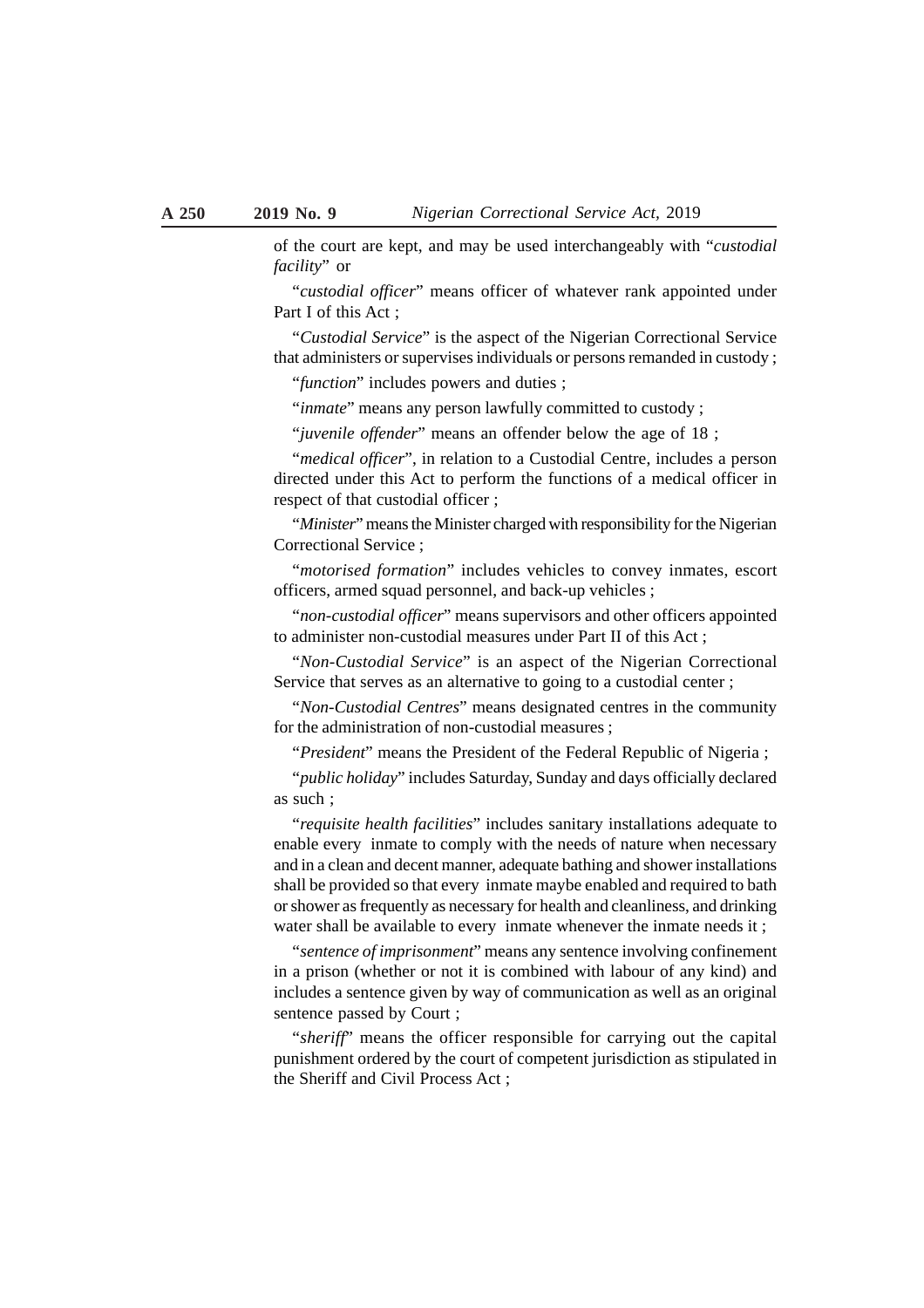"*slavery*" or "*servitude*" means forced labour, bondage imposed, or the involuntary subjection of one to another or others ;

"*State*" means a State of the Federation and includes the Federal Capital Territory ;

"*State authority*" means the Governor of a State and the State Authority in relation to a person confined in Custodial Centre ; and

"*Superintendent*" means the custodial officer in charge of the Custodial Centre.

47. This Act may be cited as the Nigerian Correctional Service Citation. Act, 2019.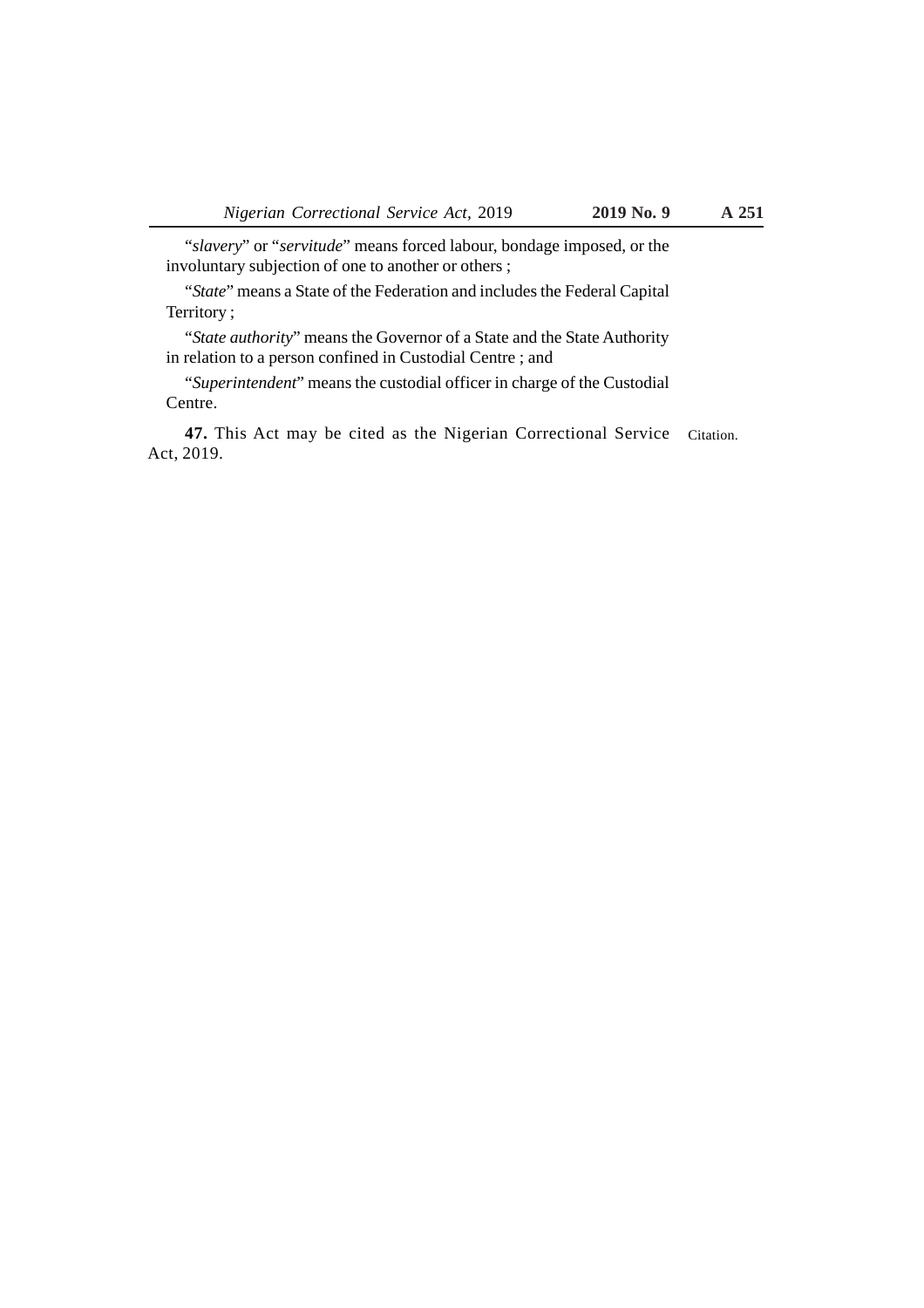# **SCHEDULES**

#### FIRST SCHEDULE *Section* 9 (5)

#### CLASSIFICATION OF CUSTODIAL CENTERS AND INMATES

# *Maximum Security Custodial Centre*

This refers to a Custodial Centre with an enhanced level of security including the use of close circuit television, electric fencing, electronic scanners and high level technology, reserved for high risk inmates of all classes.

#### *Medium Security Custodial Centre*

This refers to a Custodial Center with a reasonable level of security reserved for inmates of all classes.

#### *Open Custodial Centres*

Special Custodial Centres for the treatment of long term-first offenders.

# *Farm Centres*

For convicts with good conduct who have six months or less to serve.

#### *Satellite Custodial Facilities*

For convicts serving three months imprisonment or less; and awaiting trial persons charged for minor offences who are required to be presented in courts in locations without major custodial facilities.

#### *Borstal Institutions*

For the detention and treatment of juvenile offenders.

*Female Custodial Facilities*

For all classes of female inmates.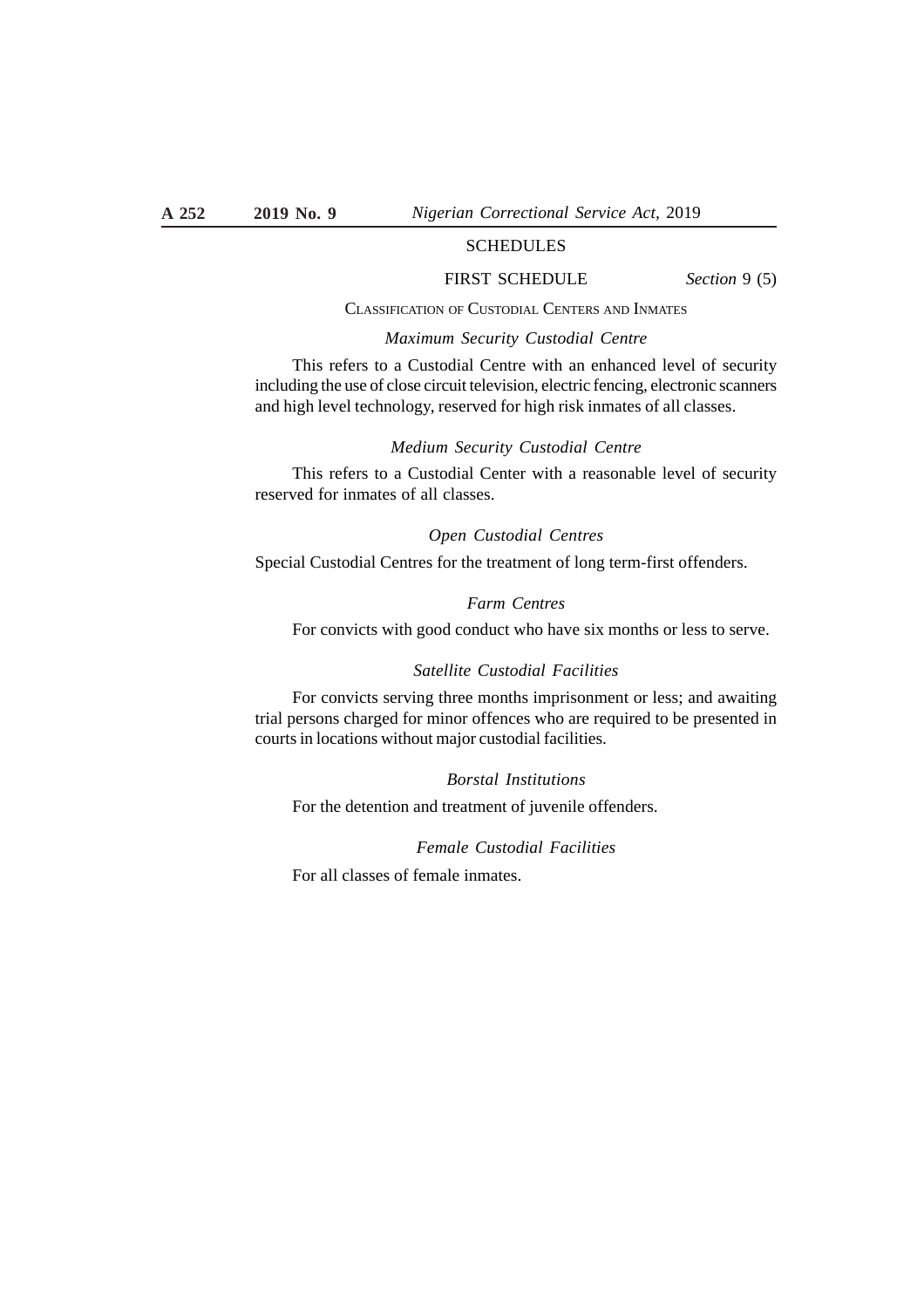# SECOND SCHEDULE *Section* 45 (3)

SAVING AND TRANSITIONAL PROVISIONS

1. All prisons declared under the repealed Act are deemed to have been declared under this Act.

2. Subsidiary legislation made or deemed to have been made under the repealed Act if it was in force immediately before the commencement of this Act, shall continue to be in force with necessary modifications and may be amended or revoked as if it has been made under this Act.

3. The rights, assets, obligations and liabilities of the Prison Officers Reward Fund established by the repealed Act, shall, at the commencement of this Act, vest in and devolve upon the Fund established under section 26 of this Act.

I certify, in accordance with Section 2 (1) of the Acts Authentication Act, Cap. A2, Laws of the Federation of Nigeria 2004, that this is a true copy of the Bill passed by both Houses of the National Assembly.

> MOHAMMED ATABA SANI-OMOLORI *Clerk to the National Assembly* 19*th Day of July,* 2019

#### EXPLANATORY MEMORANDUM

This Act repeals the Prison Act Cap. P29, Laws of the Federation of Nigeria, 2004 and enacts the Nigerian Correctional Service Act to address new issues that are not covered under the repealed Act and provide clear rules setting out obligations of the Nigerian Correctional Service and the rights of inmates.